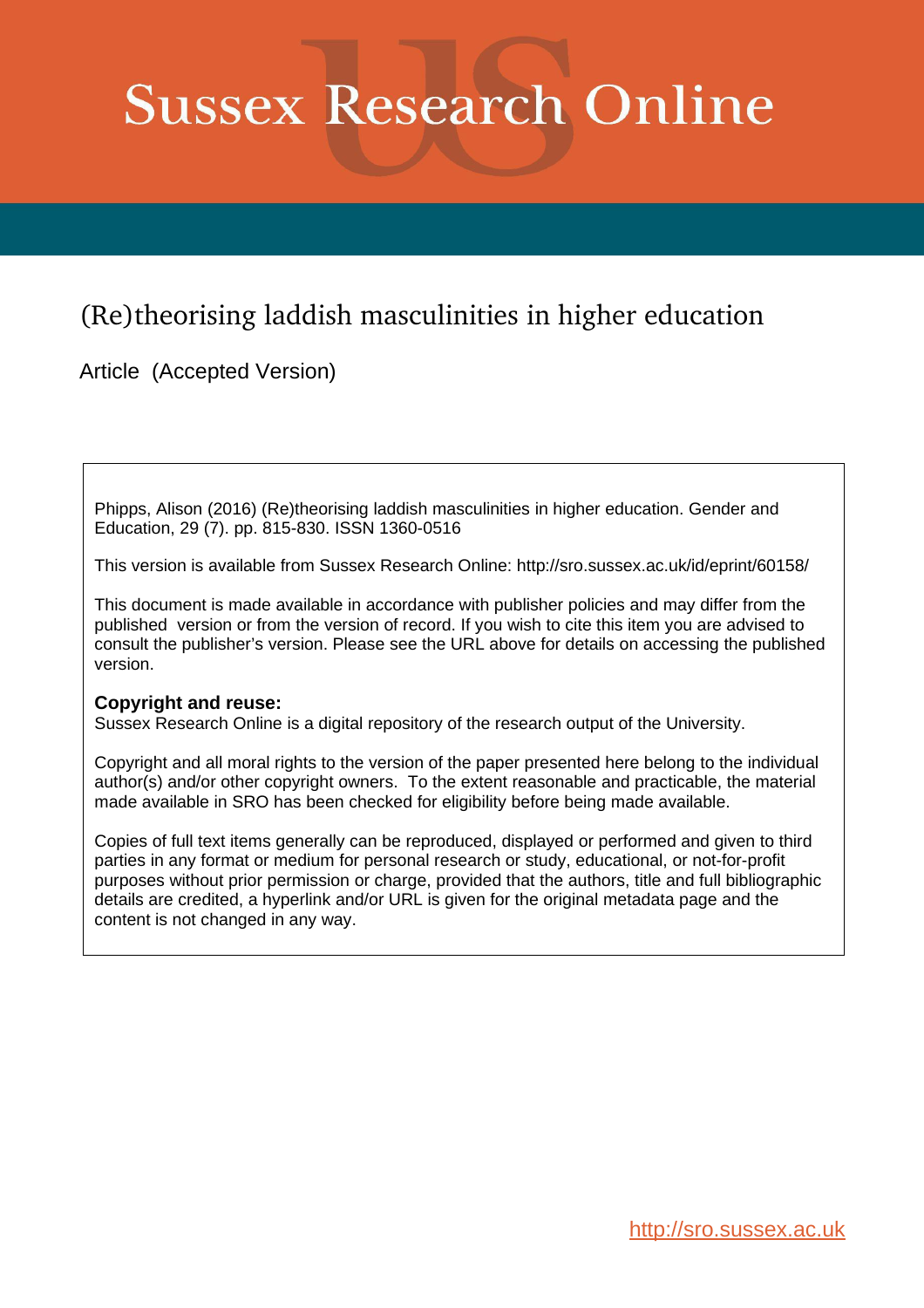Cite as:

Phipps, Alison (2016) '(Re)theorising laddish masculinities in higher education', in *Gender and Education* DOI: 10.1080/09540253.2016.1171298 (available at http://dx.doi.org/10.1080/09540253.2016.1171298)

#### **(Re)theorising laddish masculinities in higher education**

*Alison Phipps, Sussex University*

#### Abstract

In the context of renewed debates and interest in this area, this paper reframes the theoretical agenda around laddish masculinities in UK higher education, and similar masculinities overseas. These can be contextualised within consumerist neoliberal rationalities, the neoconservative backlash against feminism and other social justice movements, and the postfeminist belief that women are winning the 'battle of the sexes'. Contemporary discussions of 'lad culture' have rightly centred sexism and men's violence against women: however, we need a more intersectional analysis. In the UK a key intersecting category is social class, and there is evidence that while working class articulations of laddism proceed from *being dominated* within alienating education systems, middle class and elite versions are a reaction to *feeling dominated* due to a loss of gender, class and race privilege. These are important differences, and we need to know more about the conditions which shape and produce particular performances of laddism, in interaction with masculinities articulated by other social groups. It is perhaps unhelpful, therefore, to collapse these social positions and identities under the banner of 'lad culture', as has been done in the past.

#### Introduction

In the past 20 years, critical studies of men and masculinities have burgeoned (Beasley 2012). A broad body of work across the social/biological sciences and humanities, focusing on men's and boys' identities and a variety of social problems such as mental health issues, unemployment, educational underachievement and violence, has been paralleled by the development of a policy literature on how gender issues affect men (Kimmel, Hearn and Connell 2004). Laddism as both an identity performance and social practice has been a key part of this canon, investigated as a phenomenon in itself and positioned as a causal factor in relation to a number of 'men's issues'. Since 2010, the figure of the 'lad' has especially come to dominate discussions around masculinities in UK higher education, and has been associated with concerns about sexual harassment and violence. However, there have been few attempts as yet to (re)theorise and contextualise contemporary laddish masculinities, a space I wish to occupy in this paper.

The contemporary preoccupation with the figure of the 'lad' began with research conducted by the UK National Union of Students (2010, 2013), which showed that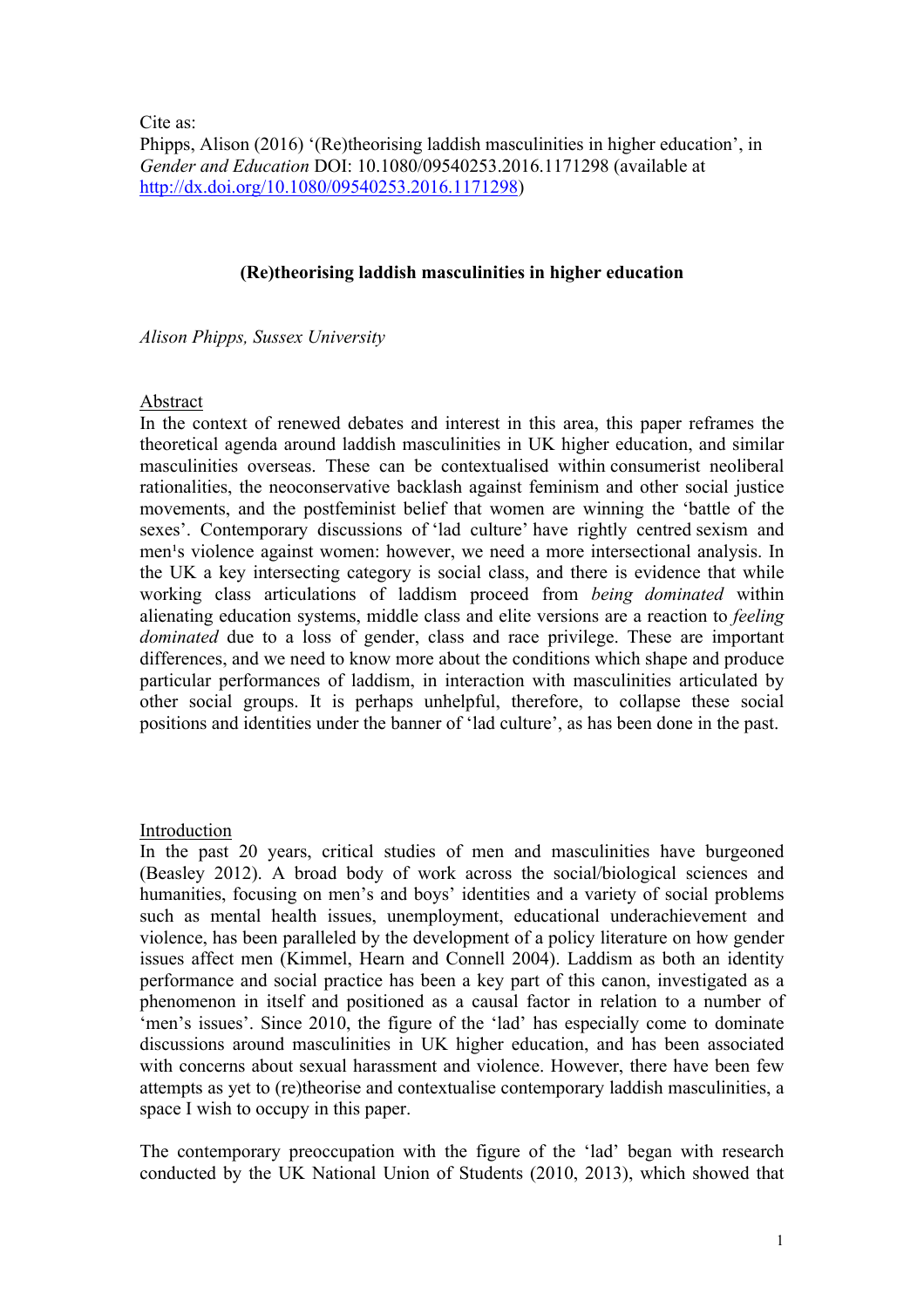university women are at high risk of sexual harassment and violence that may at least be partly framed by a retro-sexist 'lad culture'. A subsequent wave of grassroots activism and policy conversation was set within an ebb and flow of media stories which incorporated both genuine concern and elements of moral panic (Phipps 2015, Phipps and Young 2015a and b). These debates in the UK paralleled similar ones internationally, for instance around 'eve teasing' in South Asian countries (Nahar et al 2013, Mills 2014), and 'bro cultures' (Chrisler et al 2012), 'hookup cultures' (Garcia et al 2012, Sweeney 2014) and 'rape culture' (Heldman and Brown 2014) in the US.<sup>1</sup> Within much of the discussion there was a sense of a continuum between 'everyday' forms of sexism and more violent sexual assault (see Kelly 1988), and an understanding of violence against university women as a global phenomenon. Indeed, the victimisation of women students has been studied in many countries additional to the ones mentioned above including Japan, China (Nguyen et al 2013), South Korea (Jennings et al 2011), Haiti, South Africa, Tanzania (Gage 2015), Jordan (Takash et al 2013), Chile (Lehrer et al 2013), Canada (Osborne 1995), Germany, Italy, Poland and Spain (Feltes et al 2012).

This paper aims to begin a theoretical discussion germane to these (re)emerging debates about laddish masculinities in the UK and overseas, exploring what we already know empirically and theoretically, making suggestions about potential gaps, and raising key questions to be addressed.<sup>2</sup> It examines the similarities and differences between laddism in classroom and social/interpersonal contexts, and explores how such masculinities relate to other forms and are mediated by class, race, sexuality and other categories of difference. It also considers how some forms of contemporary laddism might be connected to sexual violence. Men's violence against women is often not a priority in critical masculinity studies (Hearn 2012), and the connections between university 'lad cultures' and violence are not established but have been frequently postulated (Jackson et al 2015, Phipps and Young 2015a and b). There is clearly a great deal of work to do: this paper is intended to be a starting point, so will probably ask more questions than it answers.

#### Theorising gender

 

Although the notions of masculinity and masculinities are much-used and interpreted, they can, as Hearn (2012, p590) argues, be seen as under-developed, and work in this area has been critiqued for historical specificity, ethnocentrism, false causality, psychologism, a tendency towards philosophical idealism, the reproduction of heterosexual dichotomies, and vagueness. This latter appraisal has been directed particularly at the concept of hegemonic masculinity (Connell 2014 [1987], 2005 [1995]), which can display opacity in terms of what it specifically refers to and how different forms of masculine hegemony interrelate. The discussion in this article will attempt to be mindful of these pitfalls, although theorising gendered forms is a challenging and changing project and perhaps some indistinctions will always remain.

<sup>1</sup> 'Eve teasing' is a euphemism for street harassment, 'bro culture' often refers to the subculture of US fraternities, and a 'hookup culture' is one which accepts/encourages casual sexual encounters (and has been particularly associated with students).

<sup>2</sup> The article uses the terms 'lad', 'laddism' and 'laddish' interchangeably, and makes reference to contemporary discussions of 'lad culture' (although the latter is problematic - see also Phipps and Young 2015b). These terms are also sometimes used as a proxy for similar forms of masculinity in other countries, although it is understood that these identities and behaviours, and how they are framed, may differ.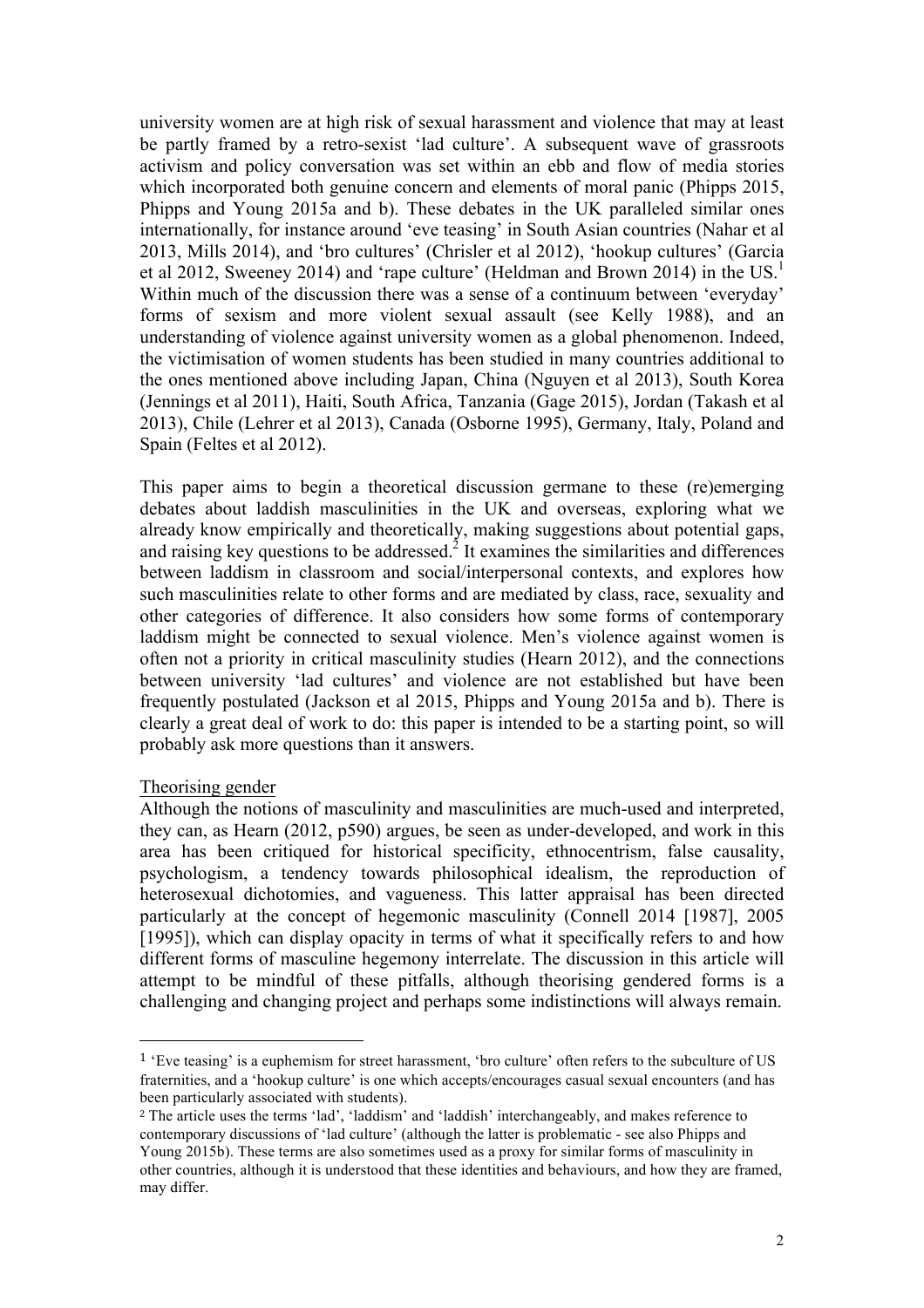Taking inspiration from poststructural approaches which aim to transcend (or at least trouble) binary either/or positions (Lather 1990), but also giving due regard to secondwave feminist insights, it seems appropriate to conceptualise gender as both structure and discourse, materiality and performance. Masculinity is associated with (though not determined by) biological markers which are used to assign 'maleness', given meaning within structures such as family, community, economy, media and language, and institutional settings such as education, the healthcare system, and the workplace. These provide the basis for the development and performance of masculine identities, framed by a (limited) variety of available discourses around what it means to be a man. Such performances can be un- or semi-conscious, but in the context of laddism have acquired a self-conscious irony (Benwell 2004, 2007, Phipps and Young 2015b). However, masculinities do not necessarily stay constant between social settings or over time. For instance, research on 'lad cultures' amongst students (NUS 2013) shows how men engaging in laddish behaviours tend to do this in group settings but can desist when challenged on an individual level.

Contemporary manhood often continues to be constructed in relation to women and sexuality (Sweeney 2014), which means that the *idea* of a gender binary (as well as an explicit gay/straight distinction) is relevant to theorising how masculinities are formed and performed. However, the idealised notions of masculine and feminine do not map directly on to the social categories of men and women, or the medical practice of assigning infants male or female at birth. Furthermore, although they have powerful ideological, political, social and cultural functions, all these binaries are deconstructed by the multiplicity, complexity and messiness of sex and gender in lived experience. Both gender and sex must be understood as a plurality of traits and expressions (Ainsworth 2015, Richards and Barker 2015), albeit discursively shaped in a binary world. Indeed, in the subsequent discussion contemporary laddism is contextualised partly in relation to a loosening of this idea of binary genders amongst student cultures in the West,<sup>3</sup> as a reassertion of normative masculinity and femininity and an attempt to reclaim traditionally masculine/male territory through sexism and violence.

As genders are seen as plural, they must also be understood as intersectional. The concept of intersectionality, codified within black feminist thought from the 1980s onwards (Carby 1982, Crenshaw 1991, Hill Collins 1998), is invaluable in its exhortation to move away from one-dimensional notions, towards ideas of a coconstitution of social categories, positions and encounters which produces important differences in subjectivity, experience and practice. This principle should be foundational to our theorisation of masculinities, and we should also attempt to develop from two-dimensional into more multi-dimensional applications. In the US, masculinity has largely been studied as it intersects with race (see for example Jenkins 2012, Goff et al 2012, McGuire et al 2014, Romo 2014, Wong et al 2014). In the UK, the second part of the equation has often been social class (see for example Willis 1977, Williams et al 2008, Jackson et al 2015, Stahl 2015), although Mills (2014) has identified a 'washing out' of class in recent studies which tend to focus on the cultural rather than the socio-economic. In evolving our theorisations, we should combine

<sup>&</sup>lt;sup>3</sup> Outside the West, the idea (and reality) of plural or multiple genders has a long history – see Nanda 2014.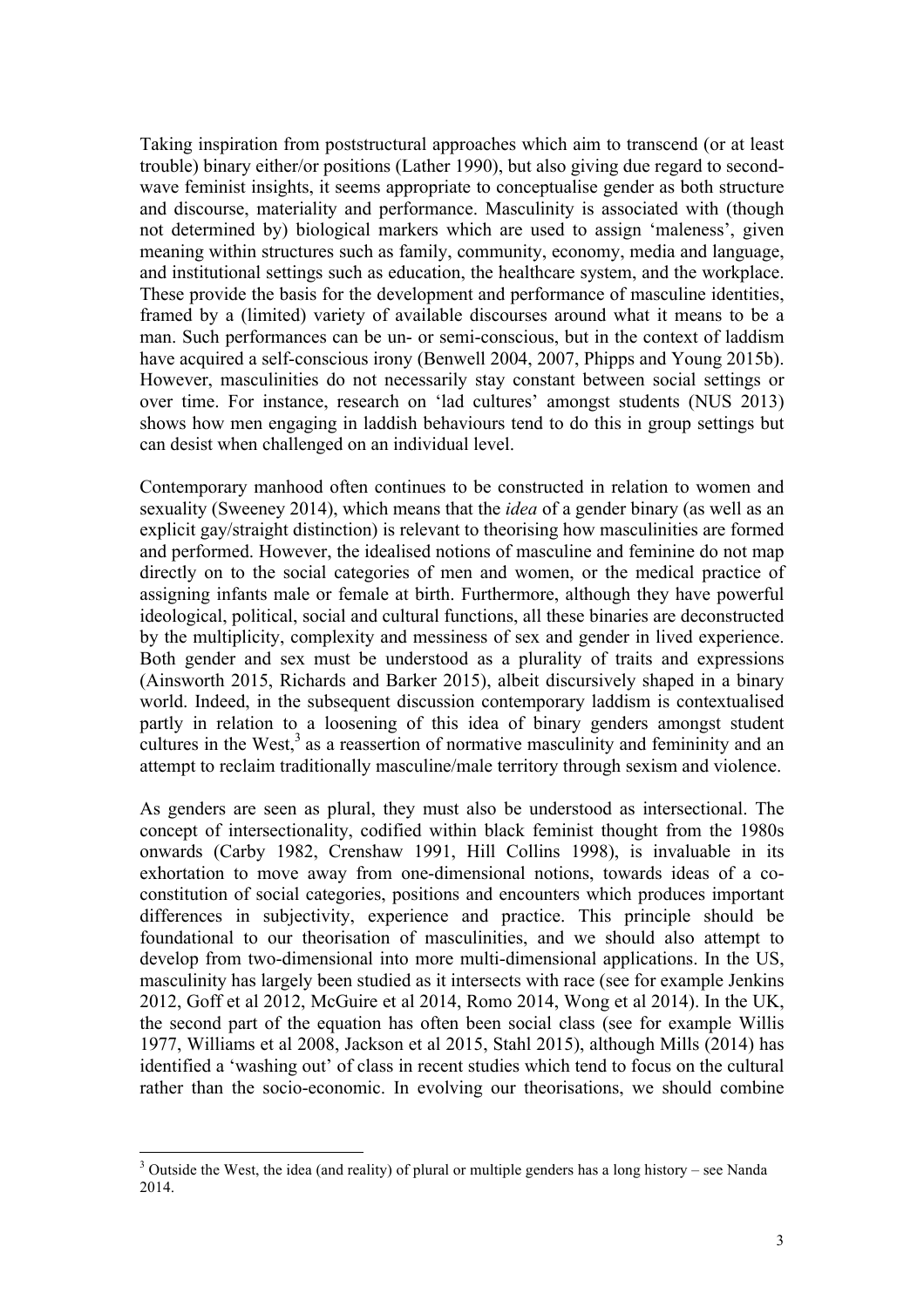gender, class and race analyses with explorations of other pertinent factors, to broaden and enrich our focus.<sup>4</sup>

In light of this, we need to look critically at concepts such as hegemonic masculinity, which has achieved its own hegemony in the field (Hearn 2012) but which can lack complexity and nuance. Similarly, and while acknowledging that male and masculine privileges are real (Hearn 2012), and that the vast majority of sexual harassment and violence worldwide is perpetrated by men against women or people read as women (World Health Organization 2014)<sup>5</sup>, we should be wary of one-dimensional and conceptually empty terms such as 'male violence', which both essentialise violence as inherent to bodies assigned as male (Harris 1990) and tell us little about which men commit which types of violence, in which contexts and for which reasons. Furthermore, and especially in light of evidence that 'laddish' masculinities may also have a detrimental impact on men (Anderson and McGuire 2010, Dempster 2009, 2011), it is important to understand violence as a practice which can be experienced by people of any gender, even though it often expresses and upholds masculine power.

#### Contexualising gender

 

In order to conceptualise contemporary laddism it is also necessary to set it in a social context. This is especially important given that recent media debates have tended to explain 'lad culture' in relation to issues such as alcohol and pornography, in narratives which have an element of 'moral panic' and give little substantive insight into the phenomenon or suggestions for intervention beyond banning particular materials and activities (Phipps 2015, Wilcox 2014). Although there is no doubt that particular artifacts, representations and practices can be problematic and have a role in shaping, as well as expressing, gender norms (Attwood 2006, Muir and Seitz 2004, Dempster 2011), these arguments may be in danger of confusing symptom with cause. Exploring the structures and social relations underpinning 'lad cultures' should give a broader and deeper understanding, using a wide lens on contemporary cultural, political and social formations, and excavating the meanings and materialities these frame, create and demonstrate.

Previous sociological and feminist-informed theorisations of laddism have given due attention to the structures of patriarchy and compulsory heterosexuality (Arnot 2003, Benwell 2003, Mills 2014, Haywood and Mac an Ghaill 2013, Pascoe 2007, Richardson 2010). However, although contemporary forms of masculinity continue to be constructed in relation to women and sexuality, analyses which focus only on these dimensions risk being monolithic and determinist. Frames of gender and sexuality should be complicated with an intersectional appreciation of how they interpellate and affect different men and groups of men in different ways. Gender articulations informed by patriarchal norms and power relations are also shaped by notions and experiences of class or ethnic superiority or marginalisation, and the practice and

<sup>4</sup> Some contemporary work on laddism has cited the significance of homophobia to the articulation of such behaviours (see for example Jackson et al 2015; Phipps and Young 2015b): however, there is a need for fuller exploration of how sexualities shape these identity performances in the current context. Other factors, for instance disability (especially given the links between contemporary laddism and sporting cultures), would also be potentially fruitful grounds for analysis.

<sup>5</sup> This latter category refers to, for example, some trans men and non-binary people.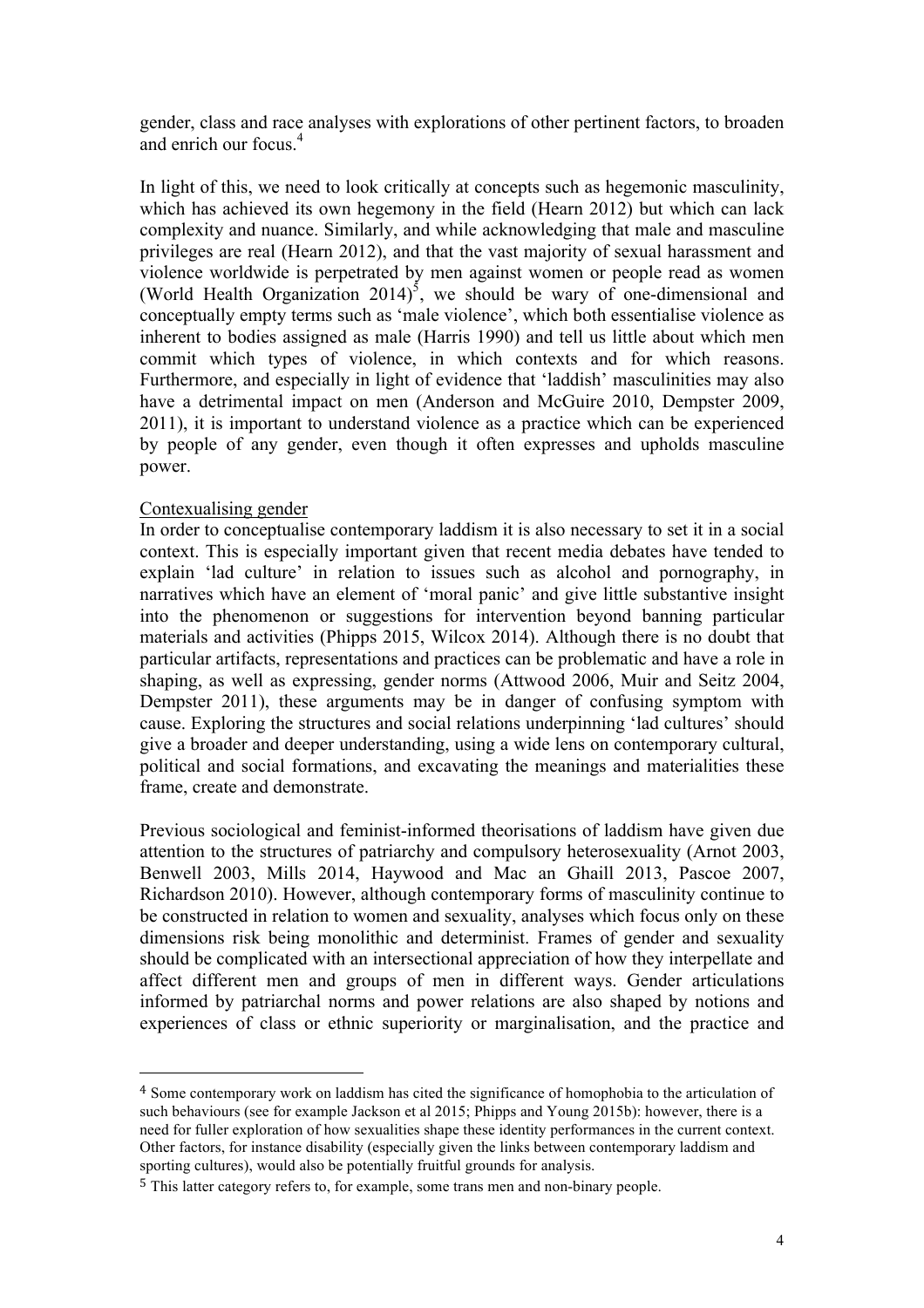performance of compulsory heterosexuality benefits or uplifts different types of men, for different reasons.

Some of these issues have been explored in the field of US scholarship on black men and masculinities, which situates gendered behaviours in relation to the social category of race and the sociopolitical practice of racism. Although some of this work has focused solely on how black men are socialised to claim the values of patriarchal manhood and pressured to perform hyper-masculine gender iterations (Jenkins 2012), it has also been argued that black masculinities have been pathologised and stereotyped as excessive (and often violent) through currents of social and political racism, which serve to limit black men to certain subject positions and invisibilise black masculinities which deviate from these norms (McGuire et al 2014). Furthermore, it has been suggested that black men who experience discrimination may become more vigilant around threats to their masculinity and therefore more likely to engage in hyper-masculine behaviours (Goff et al 2012). Neoliberalism has been analysed as a specific framework of oppression: for instance, Walcott (2009) uses the notion of the 'mask' to denote the profound ways in which this racist and violent structure and rationality has homogenised diverse black masculinities and constructed black men as in need of 'repair'.

In contrast, contemporary white middle class and elite masculinities have frequently been seen as harmonious with the values of corporate neoliberalism (Connell 2005, McGuire et al 2014, Mills 2014). There is emerging empirical research exploring how norms of individualism, competition and consumerism are shaping and reshaping sexualities (Adam 2005, Gill and Donahue 2013), and evidence that laddism in particular embodies neoliberal rationalities through its characteristic modes of sexualised audit (Phipps and Young 2015b). Such analyses could potentially be applied overseas to phenomena such as US 'hookup culture' (see Garcia et al 2012). However, there is a need for more work on how consumerist values and the contemporary imperative for 'compulsory sexuality' (Radner 2008) inform these gender performances. Furthermore, exploration of masculinities in the neoliberal moment should also focus in more depth on socio-economic factors, in particular how austerity economics and politics create or exacerbate fears and social tensions which interact with the meanings of masculinity for both privileged and marginalised groups.

Neoliberalism is also the context for the 'postfeminist' discourses largely perpetuated by the media and corporations but taken up within some feminist debates, which have been shown to inform 'laddish' masculinities (Phipps and Young 2015a & b). These include the idea that women are currently winning an adversarial 'battle of the sexes' (erasing differences between women, and ignoring the fact that institutional power and leadership remain concentrated in the bodies and practices of men). Like laddism, postfeminist forms of women's 'empowerment' tend to be both sexualised and consumerist, and incorporate a re-embrace of normatively feminine bodies and performance of (and identification of power with) 'girliness'. This is linked to the neoconservative reassertion of binary genders and gender roles (Phipps 2014c), but can also be seen as a rebellion against second-wave feminism and exercise of sexual agency within constraints (Gill and Donahue 2013). There is a need for more analysis of the interactions between laddism and the discourse and performance of postfeminism and associated femininities. It is important however, in conducting this,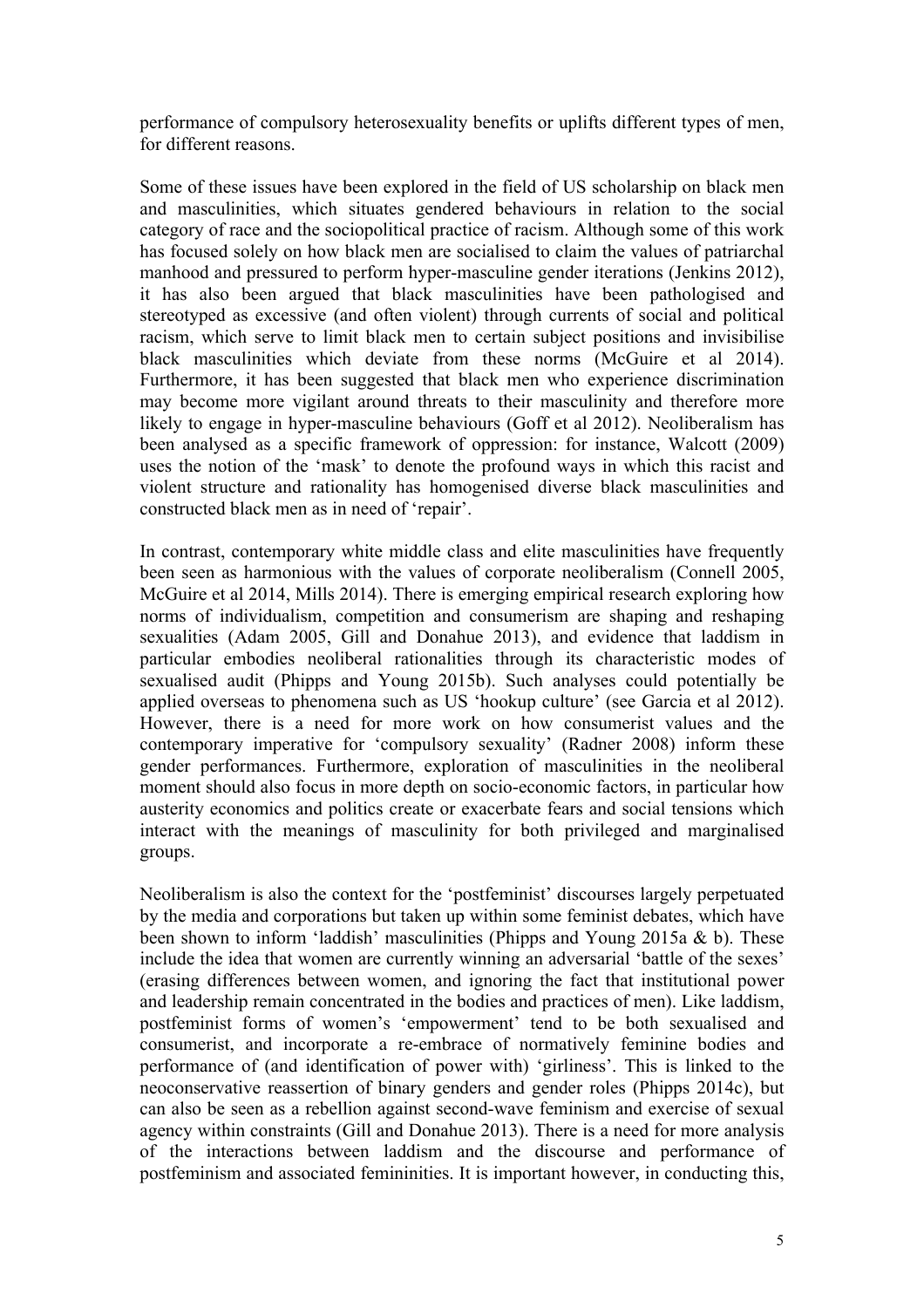not to feed moral panic narratives around 'sexualisation' or to evoke forms of disapproval often wielded by older feminists against younger (which frequently betray discomfort with particular sexualities/sexual practices and a wholesale rejection of femininity).

'Postfeminist' genders provide a bridge between the neoliberal values of consumption and individual choice and the 'new gender essentialism' which, as part of the neoconservative backlash, has begun to shape both policy and popular culture in Western countries in recent years (Cameron 2010, Phipps 2014c). This includes a reassertion of immutable differences between men and women, often biologically defined, within the neuroscience- and evolutionary psychology-informed fields of self-help and 'pop sci' literature. Such narratives frame social trends towards 'intensive' stay-at-home motherhood and a related crackdown on women's reproductive rights and freedoms, in Western countries and elsewhere (Thomson et al 2011, Nash et al 2013, Amnesty International 2015). Feminism, frequently positioned as the enemy, is understood as a failed attempt at social engineering by women who are anti-sex, anti-men and anti-fun (Faludi 1992) – and this characterisation has achieved far-reaching impacts in populist and political discourse on both left and right (Phipps 2014c).

Linked to this, sensationalist narratives around the 'crisis of masculinity' thought to have been prompted by gains in women's rights have had a significant purchase on policy within the context of a 'mediatisation' of policy issues (Mills 2014), which tends to rely on moral outrage and simplistic (and often erroneous) causal connections. Such concerns, as well as the contemporary preoccupation with 'sexualisation', underpin ideas about masculinities in higher education. Discussions of 'lad cultures' in the UK and 'bro cultures' in the US are often punctuated by worries about 'sexualised' youth communities and particular artifacts or practices such as pornography or 'promiscuous' sexual activity (Chrisler et al 2012). 'Boys' underachievement' debates in the UK have located the issue in the performance of laddism (Francis and Archer 2005), yet placed the blame on the feminisation of schooling (Skelton 2002), a narrative which is also starting to have resonance in relation to universities. Current concerns about 'lad culture' in the UK have also been linked to anxieties around the opening up of higher education through widening participation (WP) agendas focused on class and race (Phipps 2015).

These contemporary economic, social, political and cultural trends (and others) produce, shape and position contemporary laddism, and channel this and similar masculinities to and through different men in different ways. However, while paying due attention to the structures which frame contemporary laddism it is important not to reify these as monolithic (and indeed, to avoid interpreting men as such). In the UK laddish masculinities appear to be predominantly articulated by white men (Jackson and Dempster 2009, NUS 2013), but there are class differences around when and where they are performed and what they set themselves against. There will also be variance internationally, around which groups of men identify or are associated with similar types of masculinities or behaviours. The next part of this paper will attempt to think through some specifics of laddism, in dialogue with established or potential differences between men which should be acknowledged and/or explored further in work in this area.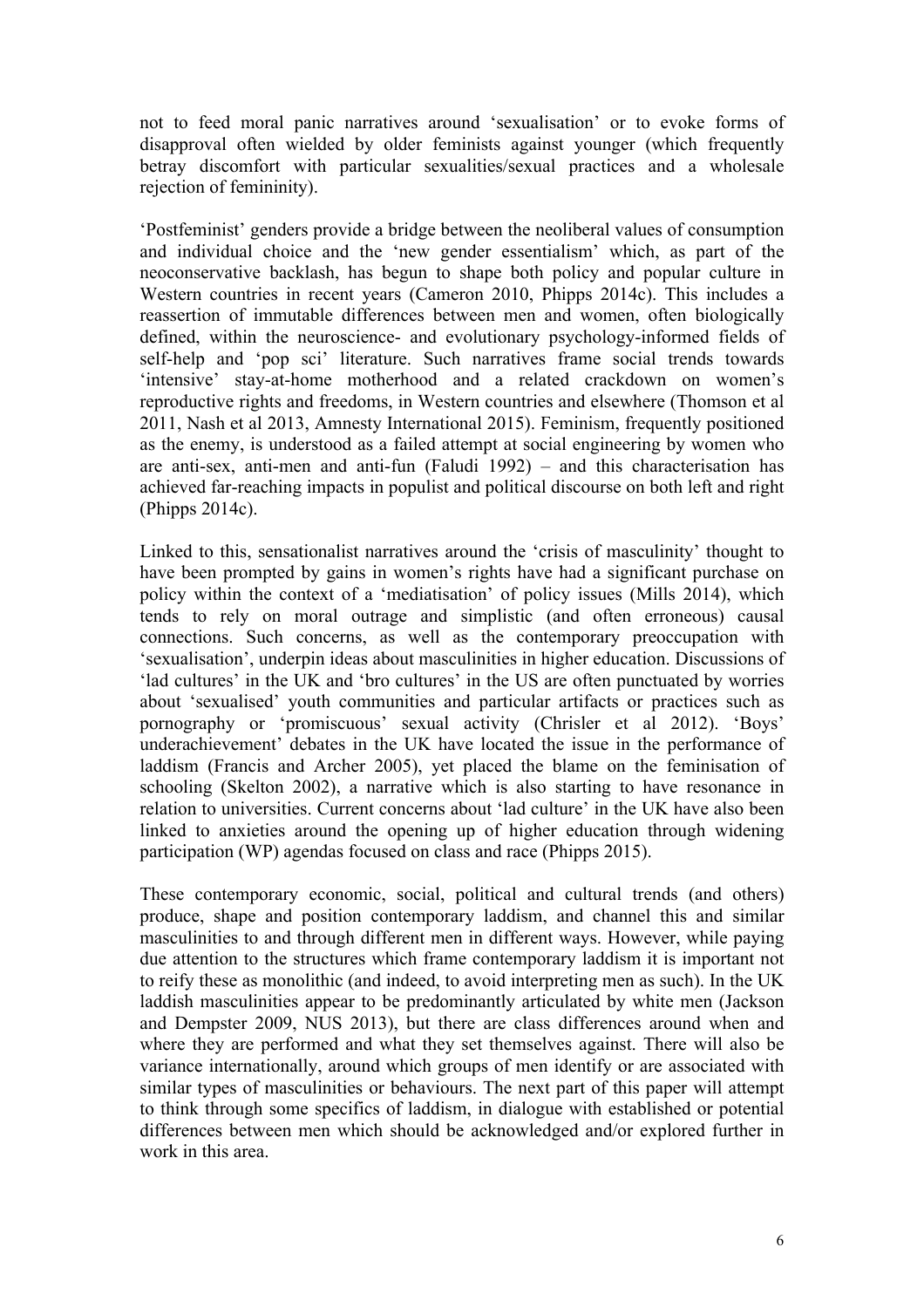#### Exploring contemporary laddism

An early incarnation of contemporary laddism has been identified internationally, in the adolescent masculinity constructed in 1950s Playboy, which provided a hedonistic antidote to corporate, suburban life (Beynon 2002). However, the term became associated primarily with the white working classes in the UK through Paul Willis' iconic study *Learning to Labour* (1977), which positioned 'the lads' as rebels against academia and authority for constructing them as 'failures'. This analysis maintained resonance into the 1980s and 90s, especially given the decline in traditional working class skilled and semi-skilled male jobs linked to the apprenticeship system (Skelton  $2002$ <sup>6</sup>. Also in the 1990s, a more middle class version began to emerge, a 'new laddism' incorporating 'binge' drinking, drug use, casual sex and extreme sports. This was exemplified by 'lads mags' such as *Loaded*, celebrities including Skinner and Baddiel and the band Oasis, and the TV sitcom *Men Behaving Badly* (Phipps and Young 2015a). The 'new lad' has been interpreted as a rebuttal of the softer middle class consumer masculinity of this era, articulated by the 'new man' preoccupied with lifestyle, health and grooming (Attwood 2005).

The main players in the recent theatre of student laddism in the UK appear to be mainly middle class and white (NUS 2013), which perhaps suggests connections with 'new lad' incarnations. However, there are also associations with masculinities which would not historically have been granted the epithet 'laddish' due to its largely working class connotations. The rugby players, drinking and debating society members from elite universities who exemplify contemporary laddism (Phipps and Young 2015b) bring to mind the men and masculinities typified by the Bullingdon Club, a centuries-old all-male exclusive dining club at Oxford University which boasts high-profile former members including British Prime Minister David Cameron. Bullingdon dinners have historically been typified by copious amounts of alcohol and have erupted into violence, and at the club's informal gatherings which have been open to women, they have been made to whinny on all fours while men brandish hunting horns and whips (Phipps 2014a). Problematic practices and behaviours linked with similar elite masculinities are also at the centre of conversations in the US around sexism and 'rape culture' in fraternities (see for example Bennett 2014, Valenti 2014).

In the UK, there have been attempts to both attribute antisocial (and especially violent) manifestations of 'lad culture' to the working classes, and to accuse feminist critics of such behaviours of classist prejudice (Phipps 2014b, 2015), which may be evidence of how privileged men are rendered invisible as perpetrators (Phipps 2009), or is perhaps just a political maneouvre. However, contemporary debates about laddism have also incorporated a strong focus on white middle- and upper class men, which is a welcome opportunity to retheorise these types of masculinities instead of positioning them as universal/default or obscuring their specific behaviours and practices with vague notions of hegemony. While doing this, of course, it is important to be sensitive to differences within the middle classes, and to explore how these masculinities are constructed in relation to those performed by or attributed to other social and cultural groups.

 

<sup>6</sup> Willis' work is also particularly pertinent given the contemporary context of socio-economic austerity.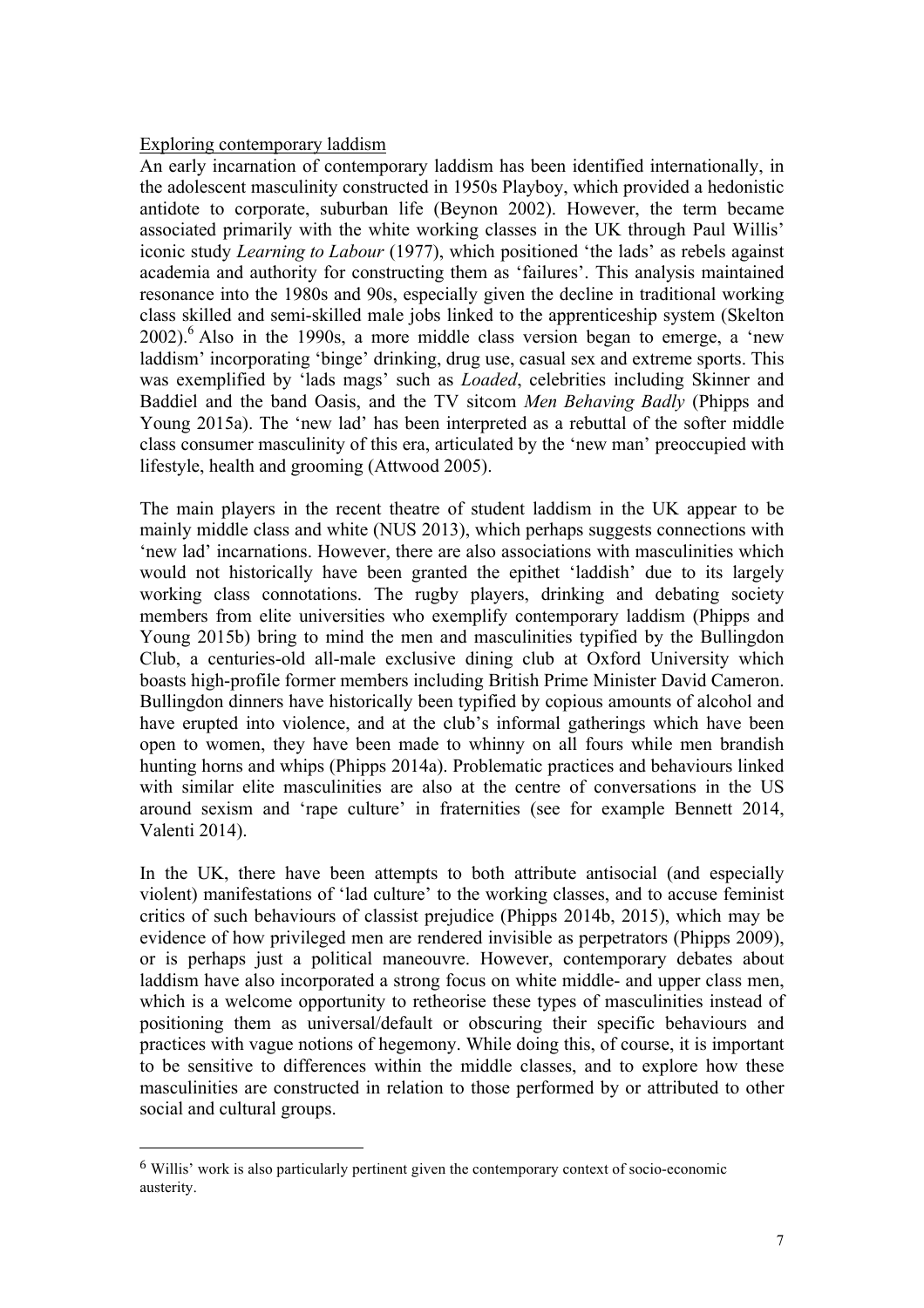#### *Laddism in the classroom*

Laddish behaviours in higher education learning environments have similarities to those observed in schools, involving disruption but not necessarily overt sexism and harassment (Jackson et al 2015), although the latter does occur (NUS 2013, Jackson and Sundaram 2015). 'Lads' in the classroom are loud, attention-seeking, confident jokers, and there are often implied links to alcohol and frequent casual sexual activity (NUS 2013, Jackson et al 2015). In school environments, these behaviours have been symbolically, and sometimes literally, associated with lower educational achievement due to the perception of it being 'uncool' or 'girly' to engage academically (Jackson 2003, Francis and Archer 2005). This is not necessarily the case at university however, and laddism amongst university students has also been seen as an immature identity which lessens with age/progress into 'serious' study (Jackson et al 2015).

There is little or no literature on white men engaging in similar classroom behaviours in countries other than the UK and Ireland (see Barnes 2012), suggesting that this may be particular to states with strong social class systems. In the US, there is evidence of fraternity participation impeding educational achievement, but some fraternities facilitate academic performance, so the picture is mixed (Nelson and Engstrom 2013, Walker, Martin and Hussey 2014). There are also indications that African-American and Latino/Latina students of any gender are more frequently defined as 'disruptive' in US classroom environments (Skibo et al 2011), reflecting the primacy of the racial divide in this country. There may be additional pertinent questions around how classroom disorder relates to student fees in the US and other countries with largely privatised higher education systems: indeed, in Jackson et al's (2015) study in the UK, the introduction of student fees appeared to lessen disruptive behaviours. There are also issues to be raised about whether rising fees regimes might divert classroom laddism into other contexts in the UK, perhaps fuelling sexism and sexual violence in social spaces and relationships (assuming that the social context which frames working class laddism, particularly that of austerity, will remain unchanged).

Laddish masculinities in UK university classrooms can be positioned as an expression of alienation from neoliberal, middle class (and allegedly feminised) higher education, since men who engage in these behaviours appear to be working or lowermiddle class (Barnes 2012, Jackson et al 2015, Jackson and Sundaram 2015). <sup>7</sup> When laddish masculinities have been reported in the classrooms of more elite universities, these have tended to be characterised by a more domineering demeanor which has been defined as intimidating to women, rather than disruptive (NUS 2013). This perhaps reflects the fact that rather than being alienated, middle class men are more likely to fit the neoliberal notion of the ideal pupil as being 'naturally brilliant' (Jackson and Dempster 2009) and to therefore be less inclined to work or listen, although there are questions around whether the discourse (and in some cases, the reality) of girls' greater educational success is also a factor here.

There may be, then, at least two different types of classroom laddism at work: alienated forms of disruption (which need to be seen in the context of socio-economic austerity) versus more privileged modes of dominance, mediated by class. Although

 

<sup>7</sup> Research conducted by Jackson and Sundaram (2015) found that classroom laddism was more common in universities with lower entry grades, which tend to be those with a more diverse class intake (Sutton Trust 2000).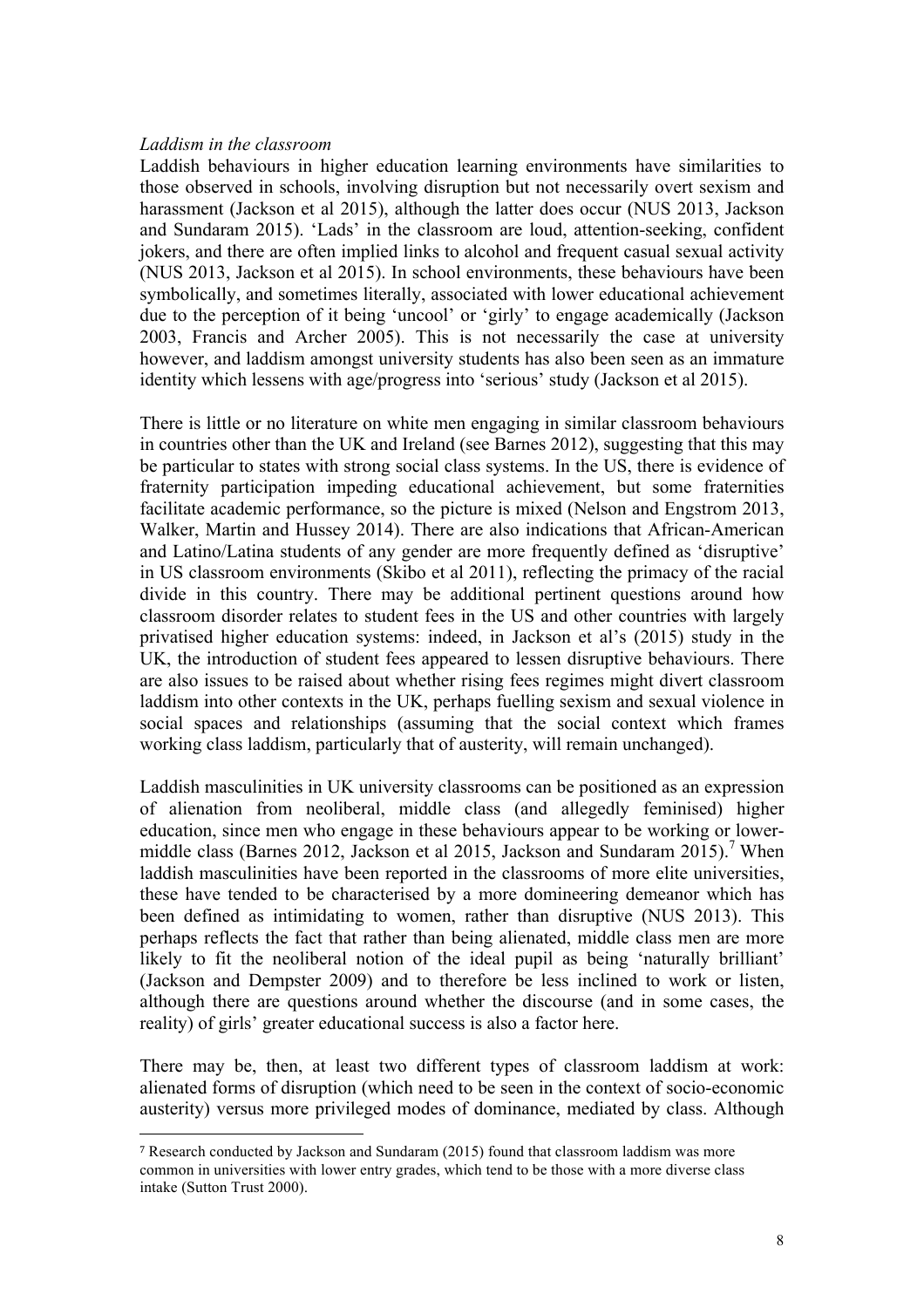important research has been conducted in this area (see for example Jackson 2003, Francis and Archer 2005, Jackson and Dempster 2009, Jackson et al 2015), more is needed around how class relations underpin gender performances in education. We should renew discussions around rebellion as a reaction to marginalisation, while also reflecting on what and who is defined as disruptive. There is evidence that in the context of contemporary consternation around boys' underachievement, middle class parents often see laddish disruption as a threat to the performance of their sons (Williams et al 2008), which raises questions around how power relations between men may play out in classroom contexts.

Both types of classroom laddism impact upon women, who have reported negative reactions to and disadvantages because of laddish behaviour (NUS 2013, Jackson et al 2015). Classed forms of laddism should also be seen in dialogue with and hierarchical relation to other masculinities. For instance, as in the US, black boys in the UK are more frequently defined as disorderly and in school contexts excluded (expelled) at higher rates than their white counterparts (Monroe 2005). This draws on the construction of black masculinities as inherently sinister and problematic, which may grant white laddism a certain amount of impunity. In contrast, norms within some Asian communities for high educational achievement through hard work contribute to the definition of men from these groups as less 'manly' (Francis and Archer 2005) and may both construct and be constructed by the notion of white laddism as a consummate masculine behaviour.

#### *Laddism in social space*

In contrast to the classroom, the 'lad culture' which has been identified recently in the social and sexual spheres of university life appears to be largely (although not exclusively) the preserve of privileged men. This is reflected in research findings and recent media reports (NUS 2013, Phipps and Young 2015a & b). This class profile is mirrored in the debate around 'rape culture' in the US, where elite white fraternities have been singled out. In one high-profile story, Delta Kappa Epsilon at Yale was suspended for an incident in which pledges chanted 'No means yes! Yes means anal!' around campus (Burgoyne 2011). Similar episodes have occurred in other Anglo-Western countries: in 2013, students at the prestigious church-run Wesley College at Sydney University won the annual 'Ernie' award for sexism for distributing beer holders branded 'It's not rape if it's my birthday' (AFP 2013).

This type of sexist 'banter' often spills over into sexual harassment, and may create a context in which more serious forms of sexual violence could occur (NUS 2013). Behaviours such as these cannot and should not be interpreted using the same ideas of alienation and resistance which are pertinent to discussions of classroom-based laddism. In contrast, the aggressive sexism perpetrated in social spaces by privileged men can be seen as an attempt to preserve or reclaim territory, contextualised in relation to the backlash against feminism more broadly, and the idea of higher education 'feminisation' in particular. Related to the performances of educational dominance mentioned in the previous section, it is possible to see hostile sexism in the social sphere as a defensive response from men accustomed to topping the ranks. Broader 'widening participation' agendas in higher education may also be pertinent, since extant laddism often incorporates classism and racism as well (Wong et al 2014).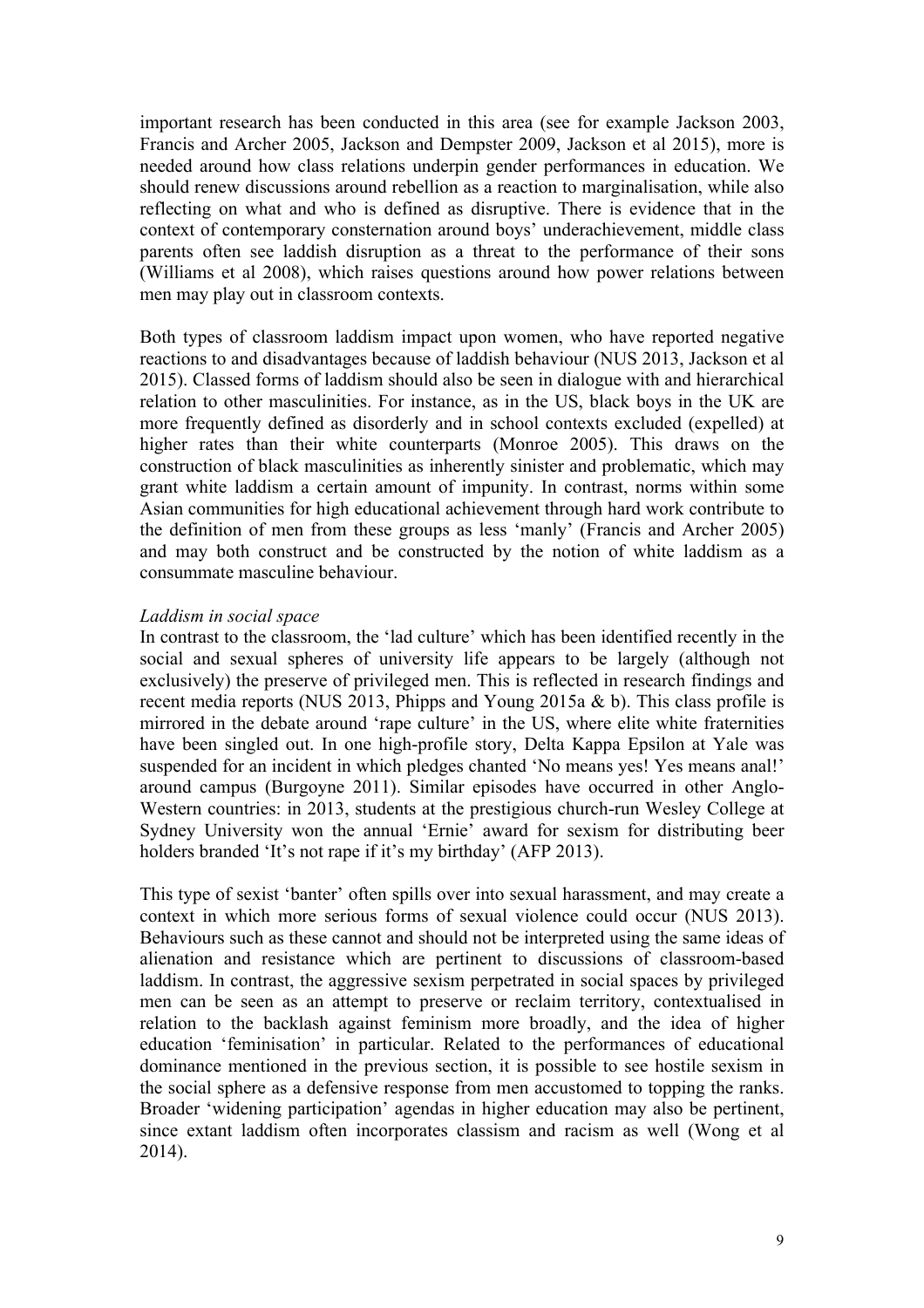The middle class 'lad' is not one of the marginalised; he is closer to the elite. In a classroom context, 'effortless achievement' rather than alienated disobedience constitutes this type of masculinity. However, the assumed location of these young men at pole position has become unsteady, and the young women who are seen to be vying for it may have become the enemy. It has been argued that white middle class women are ideal neoliberal educational subject, outperforming boys and young men and embodying the confident adaptability which is a contemporary employment requirement (Skelton 2002, Harris 2004, Williams et al 2008). Related to this, the idea that women are winning the contemporary 'battle of the sexes' is popular in many Western countries (Phipps and Young 2015b, Harris 2004). Of course, this disregards evidence that educational success tends to be restricted to the white middle classes, that these achievements are not yet being translated into the workplace, and that women from minoritised groups continue to experience discrimination in education and employment (Ringrose 2007, Karamessini and Rubery 2013). It also fails to account for the fact that the masculinised values and power structures of education persist (Skelton 2002, Leathwood and Read 2008).

Nevertheless, in the context of these 'backlash' ideas, there is evidence that white middle class boys are being hothoused by parents who see them as frail and imperiled (Williams et al 2008). Questions need to be raised about how this feeds entitlement (including sexual entitlement) and a propensity to feel threatened, and there may also be issues related to the postfeminist rhetoric (rather than reality) of women's sexual self-actualisation. Although postfeminist 'raunchy' sexualities are often central to laddish discourses and behaviours, there is evidence of a double standard which allows men to be sexually aggressive while women are expected to be purely responsive: indeed, when presented with evidence of women's sexual agency, laddish men can respond with fear and judgment (Phipps and Young 2015a). There are a variety of factors, then, which support the idea that contemporary middle class laddism is primarily an attempt to put women back in their place. $8$ 

Viewed more sympathetically, performances of laddism could also be seen as a pressure release for white, middle class men who may be struggling to occupy neoliberal educational subjectivities, or a reaction against being cossetted by overprotective parents. This potential element of rebellion provides continuity with working class forms, although a sense of victimisation on the part of the privileged is not equivalent to the alienation of marginalised men in mainstream educational environments. There is also the possibility that laddish resistance may be directed towards campus cultures and politics perceived to be excessively politically correct, pertinent in the UK and the US where debates about 'free speech' on campus have featured defenses of 'lad culture' as a form of sexual self-expression (Hayes 2013, O'Neill 2014a & b, Palmer 2015, Rawcliffe 2015, Schulevitz 2015). It should be acknowledged that feminist initiatives around laddism and sexual violence can risk being co-opted by moralistic and carceral agendas (Phipps 2015), evoking the historical association of feminist anti-violence activism with neoconservative and neo-imperialist projects (Phipps 2014c). However, to acknowledge this is not to discount the deeply problematic and violent manifestations of contemporary laddism.

 

<sup>8</sup> There is an established body of literature showing how sexism and sexual harassment function to preserve power and space for men through making women feel inadequate, uncomfortable, unwelcome or unsafe (Bennett 2009, McLaughlin, Uggen and Blackstone 2012).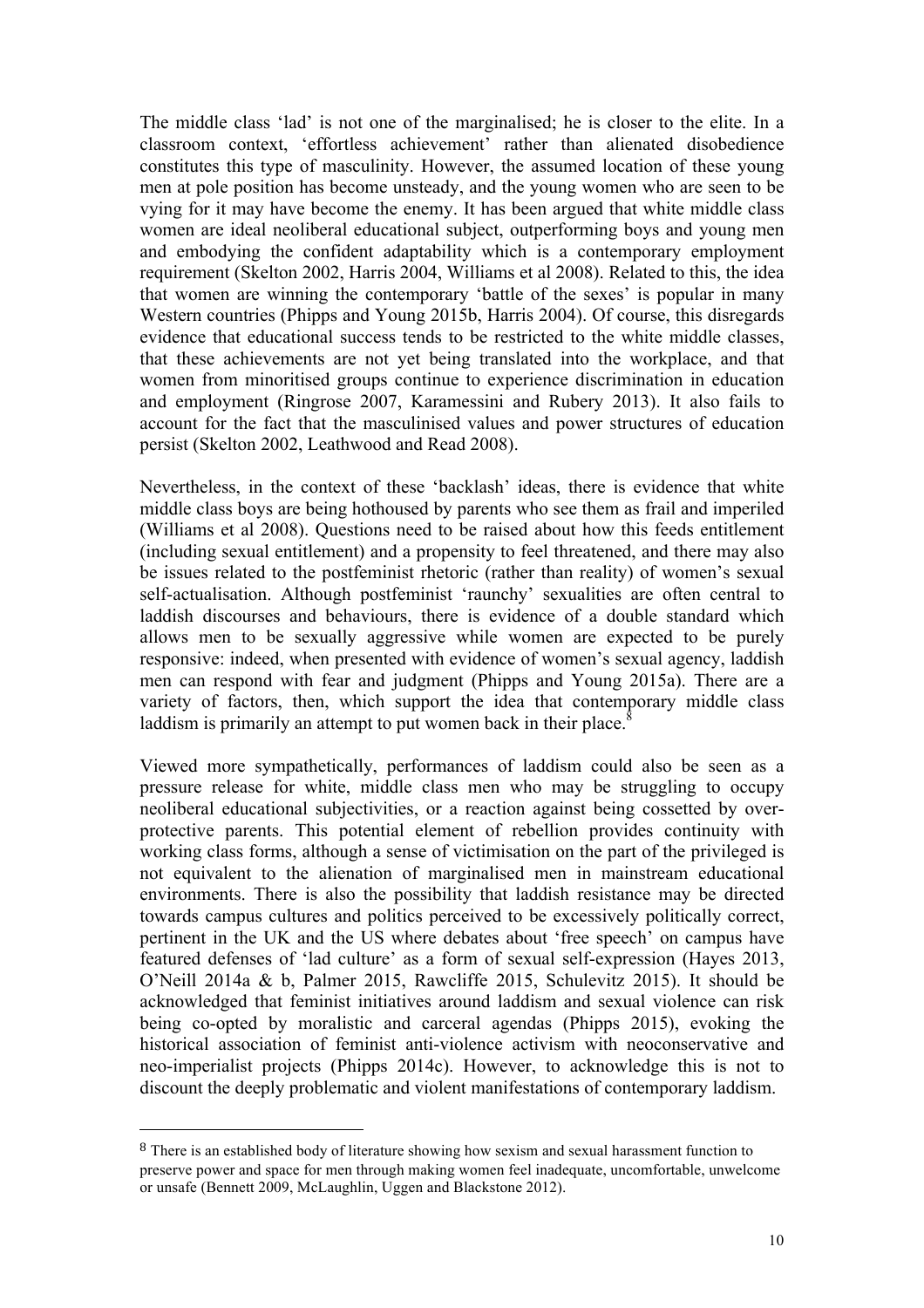In addition to gender and class issues, it is necessary to examine how assertions of racial dominance underpin performances of laddish sexism by the white middle classes. For example, the jokiness and self-conscious irony of this form of laddism could be viewed as a counterpoise to the construction of black masculinity as more menacingly sexual (Williams et al 2008), functioning to both invisibilise the violences associated with white privileged men and preserve the idea of black men as inherently more dangerous. In contrast, the 'raunchiness' that laddism incorporates could be examined as it relates to perceptions of Asian men as both fragile and sexually inadequate (Wong et al 2014). In racialised terms, white laddism may be an assertion of superior virility which nevertheless positions itself as less threatening than (and therefore also superior to) the black hyper-masculine Other.

Homophobia is a central component of laddish cultures and behaviours (Muir and Seitz 2004, NUS 2013), and contemporary laddism can also be seen in relation to ideas about 'inclusive masculinity' or 'hybrid masculinity', which incorporates elements of gay masculinities, as a new middle class norm (Anderson and McGuire 2010, Warin 2013, Bridges 2014). Retro-sexist performances may be undertaken in reaction to this softening of masculinity, as well as the potential blurring of gender lines which has accompanied the greater visibility of trans, genderqueer, non binary people and others, especially within student communities (Dugan et al 2012, Rankin and Beemyn 2012). In the contemporary 'lad', and of course also in relation to gains in women's equality, traditional binaries attempt to reassert themselves. Inclusive masculinities may be more style than substance, and thus obscure continued gender oppressions (Bridges and Pascoe 2014, Sweeney 2014). Celebrations of these masculinities should additionally be related to geopolitical discourses constructing Western men as evolved and Other cultures as inherently misogynistic and homophobic (Bhattacharyya 2008). However, the effects of the representation, if not the reality, of these masculinities may be significant in understanding contemporary laddism in social and sexual spaces.

#### Conclusion: laddism, sexism and rebellion

Consumerist neoliberal rationalities, socio-economic conditions of austerity, the neoconservative backlash against feminism and other social justice movements and the postfeminist belief that women are winning the 'battle of the sexes' all frame contemporary laddism in higher education. As practiced by white working class men in the classroom, it can be seen as resistance against an education system in which they are often positioned as 'failures'. In contrast, the laddish sexism of white, middle class men in social spaces and personal interactions can be interpreted as a reassertion of superiority in reaction to perceived or real lost privilege. It is this type of laddism which appears more likely to spill over into sexual harassment and scaffold more extreme forms of sexual violence.

Classed incarnations of laddism share similar themes: both incorporate sexism and have been reported as problematic by women, although this is less prominent in classroom contexts. Rebellion is another consistent aspect, whether against 1950s suburbia, middle class academia, the 'new man' of the 1990s, or feminism, progressive politics and gender fluidity in the contemporary context. However, it must be remembered that some forms of laddish rebellion proceed from *being dominated* in cultural and economic class terms, and others from *feeling dominated* due to a loss of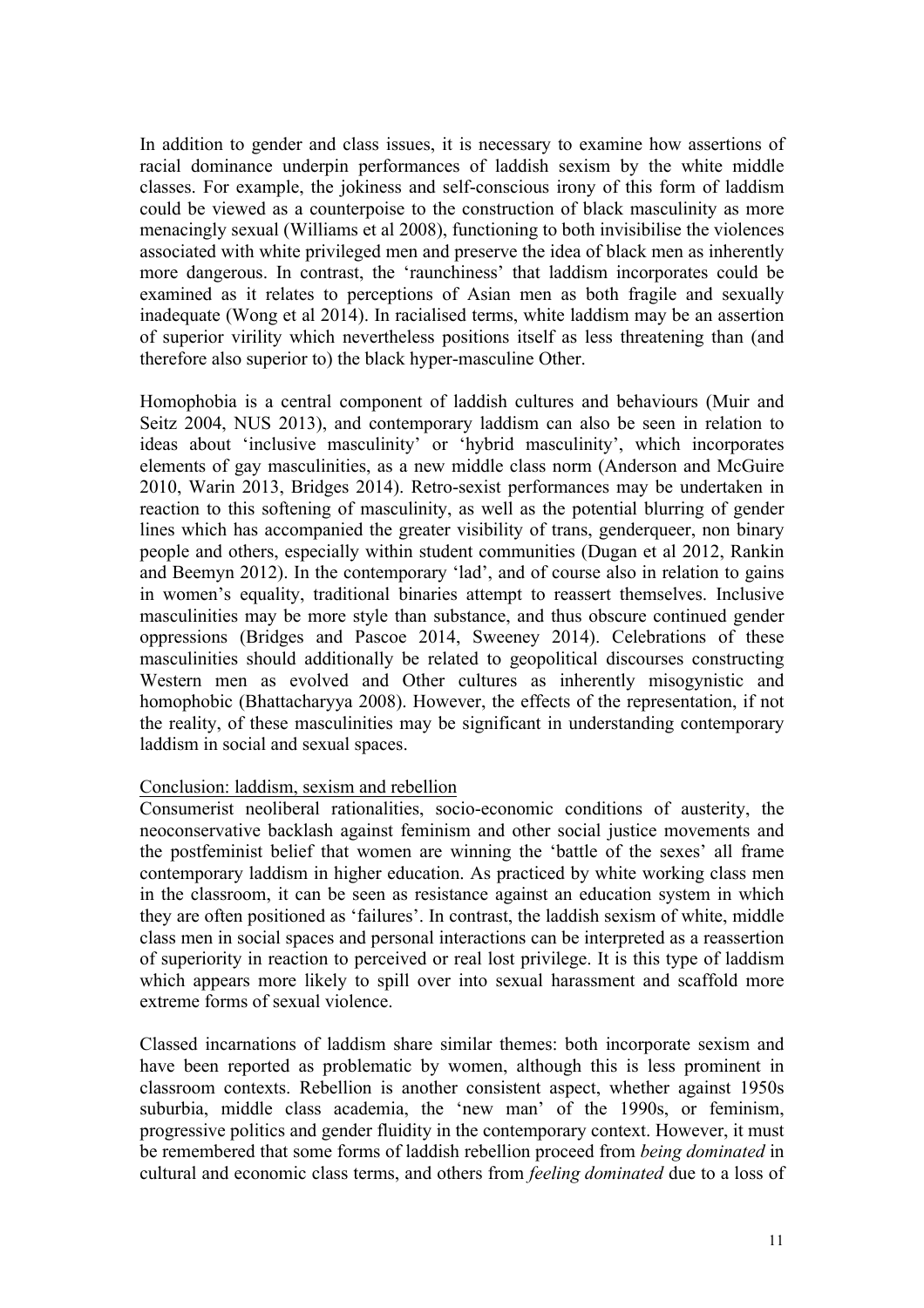gendered (and classed, and raced) privilege. We must be wary, then, of collapsing these subjectivities and motivations into one another under banner terms such as 'lad culture' as has been done in the past (including by myself). The iterations of laddism examined in this paper are not the same and must be analysed separately, as well as the interactions between them examined. Our explorations should be detailed, allowing for the fact that there is heterogeneity even within particular forms of masculinity (Beasley 2012).

The points made here have been based on existing evidence about laddish and other types of masculinities, and their relationships with femininities and with each other. However, there are many gaps in our knowledge around which men are performing laddism in which situations, what these performances entail, and how they are contextualised. There are also important questions to raise about the interactions between laddish masculinities and other forms, such as those articulated by men of colour, gay men, trans men, non-binary people and women. Of course, there is a need to preserve a focus on the binary gender hierarchy which continues to structure experience and discourse and which is underlined and maintained by sexist and harassing performances of laddism. However, while acknowledging that violence is still overwhelmingly perpetrated by men against women and people read as women, understanding why this occurs and how it relates to different expressions of masculinity requires more nuanced study.

#### References

- Adam, Barry D. 2005. "Constructing the Neoliberal Sexual Actor: Responsibility and Care of the Self in the Discourse of Barebackers." *Culture, Health & Sexuality* 7 (4): 333–46.
- AFP. 2013. "Beer Holder Slogan Wins 'Ernies' Sexism Prize." *The Australian*. http://www.theaustralian.com.au/news/nation/beer-holder-slogan-wins-ernies-sexismprize/story-e6frg6nf-1226736840058.
- Ainsworth, Claire. 2015. "Sex Redefined." *Nature* 518 (7539): 288–91.
- Amnesty International. 2015. *You Shall Procreate: attacks on women's sexual and reproductive rights in Iran*. London: Amnesty International.
- Anderson, Eric, and Rhidian McGuire. 2010. "Inclusive Masculinity Theory and the Gendered Politics of Men's Rugby." *Journal of Gender Studies* 19 (3): 249–61.
- Arnot, Madeleine. 2003. "Male Working-Class Identities and Social Justice: A Reconsideration of Paul Willis' Learning to Labour in Light of Contemporary Research." In *Social Justice, Education and Identity*, edited by Carol Vincent, 97– 119. London: Routledge.
- Attwood, Feona. 2005. "'Tits and Ass and Porn and Fighting' Male Heterosexuality in Magazines for Men." *International Journal of Cultural Studies* 8 (1): 83–100.
- ———. 2006. "Sexed Up: Theorizing the Sexualization of Culture." *Sexualities* 9 (1): 77–94.
- Barnes, Cliona. 2012. "It's No Laughing Matter… Boys' Humour and the Performance of Defensive Masculinities in the Classroom." *Journal of Gender Studies* 21 (3): 239– 51.
- Beasley, Chris. 2012. "Problematizing Contemporary Men/Masculinities Theorizing: The Contribution of Raewyn Connell and Conceptual-Terminological Tensions Today." *The British Journal of Sociology* 63 (4): 747–65.
- Bennett, Jane. 2009. "Policies and Sexual Harassment in Higher Education: Two Steps Forward and Three Steps Somewhere Else." *Agenda* 23 (80): 7–21.
- Bennett, Jessica, and Eliza Gray. 2014. "Fraternity Misogyny Goes on Long After Graduation." *Time*, December 3. http://time.com/3616158/fraternity-rape-uva-rollingstone-sexual-assault/.
- Benwell, Bethan. 2003. "Introduction: Masculinity and Men's Lifestyle Magazines." *The*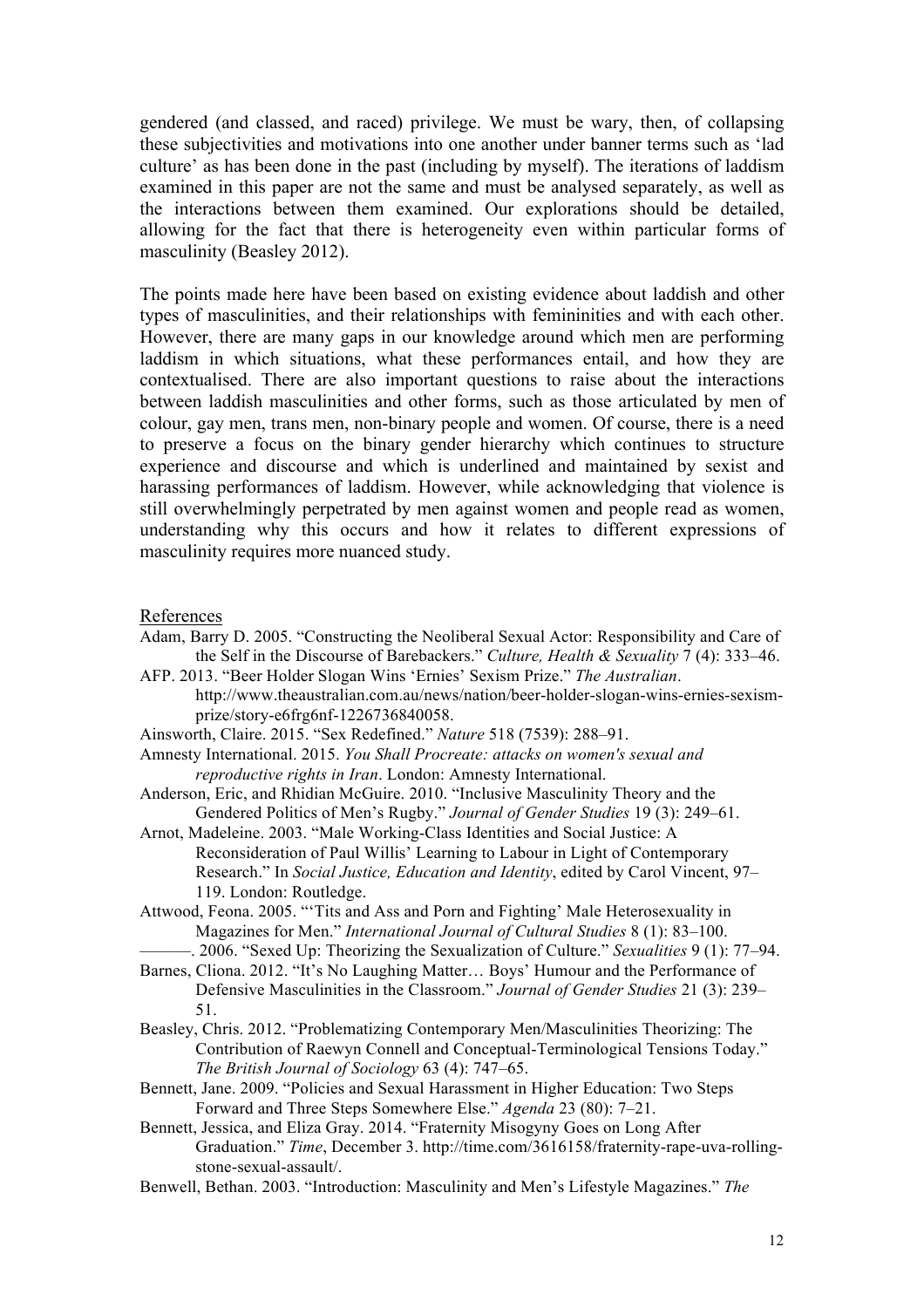*Sociological Review* 51 (S1): 6–29.

- ———. 2004. "Ironic Discourse Evasive Masculinity in Men's Lifestyle Magazines." *Men and Masculinities* 7 (1): 3–21.
	- ———. 2007. "New Sexism?" *Journalism Studies* 8 (4): 539–49.
- Beynon, John. 2002. *Masculinities and Culture*. Buckingham: Open University Press.
- Bhattacharyya, Gargi. 2008. *Dangerous Brown Men: Exploiting Sex, Violence and Feminism in the War on Terror*. London: Zed Books.
- Bridges, Tristan. 2014. "A Very 'Gay' Straight? Hybrid Masculinities, Sexual Aesthetics, and the Changing Relationship between Masculinity and Homophobia." *Gender & Society* 28 (1): 58–82.
- Bridges, Tristan, and C. J. Pascoe. 2014. "Hybrid Masculinities: New Directions in the Sociology of Men and Masculinities." *Sociology Compass* 8 (3): 246–58.
- Burgoyne, Matthew. 2011. "Yale Bans 'No Means Yes' Fraternity for Five Years." *Ms Magazine*, May 18. http://msmagazine.com/blog/2011/05/18/yale-bans-no-meansyes-fraternity-for-five-years/.
- Cameron, Deborah. 2010. "Gender, Language and the New Biologism". *Constellations* 17(4): 526-539.
- Carby, Hazel. 1982. "White woman listen! Black feminism and the boundaries of sisterhood." In: Centre for Contemporary Cultural Studies, *Empire Strikes Back: race and racism in 70s Britain*. London: Hutchinson.
- Chrisler, Joan C., Jacob E. Bacher, Agnes M. Bangali, Alexa J. Campagna, and Aliza C. McKeigue. 2012. "A Quick and Dirty Tour of Misogynistic Bro Culture." *Sex Roles* 66 (11-12): 810–11.
- Collins, Patricia Hill. 1998. "Intersections of Race, Class, Gender, and Nation: Some Implications for Black Family Studies." *Journal of Comparative Family Studies* 29  $(1): 27-36.$
- Connell, Raewyn W. 2014. *Gender and Power: Society, the Person and Sexual Politics*. London: John Wiley & Sons.
- Connell, R. W. 2005. *Masculinities: Second Edition*. Berkeley: University of California Press.
- Crenshaw, Kimberle. 1991. "Mapping the Margins: Intersectionality, Identity Politics, and Violence against Women of Color." *Stanford Law Review* 43 (6): 1241–99.
- Dempster, Steve. 2009. "Having the Balls, Having It All? Sport and Constructions of Undergraduate Laddishness." *Gender and Education* 21 (5): 481–500.
- -. 2011. "I Drink, Therefore I'm Man: Gender Discourses, Alcohol and the Construction of British Undergraduate Masculinities." *Gender and Education* 23 (5): 635–53.
- Dugan, John P., Michelle L. Kusel, and Dawn M. Simounet. 2012. "Transgender College Students: An Exploratory Study of Perceptions, Engagement, and Educational Outcomes." *Journal of College Student Development* 53 (5): 719–36.
- Faludi, Susan. 1992. *Backlash: The Undeclared War Against Women*. London: Vintage.
- Feltes, Thomas, Katrin List, Rosa Schneider, Suzanne Hofker, Augusto Balloni, Roberta Bisi, Raffaella Sette, et al. 2012. "Gender-Based Violence, Stalking, and Fear of Crime." Bochum: Ruhr-Universitat Bochum.
- Francis, Becky, and Louise Archer. 2005. "Negotiating the Dichotomy of Boffin and Triad: British-Chinese Pupils' Constructions of 'laddism.'" *The Sociological Review* 53 (3): 495–521.
- Gage, Anastasia J. 2015. "Exposure to Spousal Violence in the Family, Attitudes and Dating Violence Perpetration Among High School Students in Port-Au-Prince." *Journal of Interpersonal Violence*, March, 0886260515576971.
- Garcia, Justin R., Chris Reiber, Sean G. Massey, and Ann M. Merriwether. 2012. "Sexual Hookup Culture: A Review." *Review of General Psychology* 16 (2): 161–76.
- Gill, R., and N. Donaghue. 2013. "As If Postfeminism Had Come True: The Turn to Agency in Cultural Studies of 'Sexualisation.'" In *Gender, Agency, and Coercion*, edited by Sumi Madhok, Anne Phillips, and Kalpana Wilson, 240–58. Basingstoke: Palgrave Macmillan.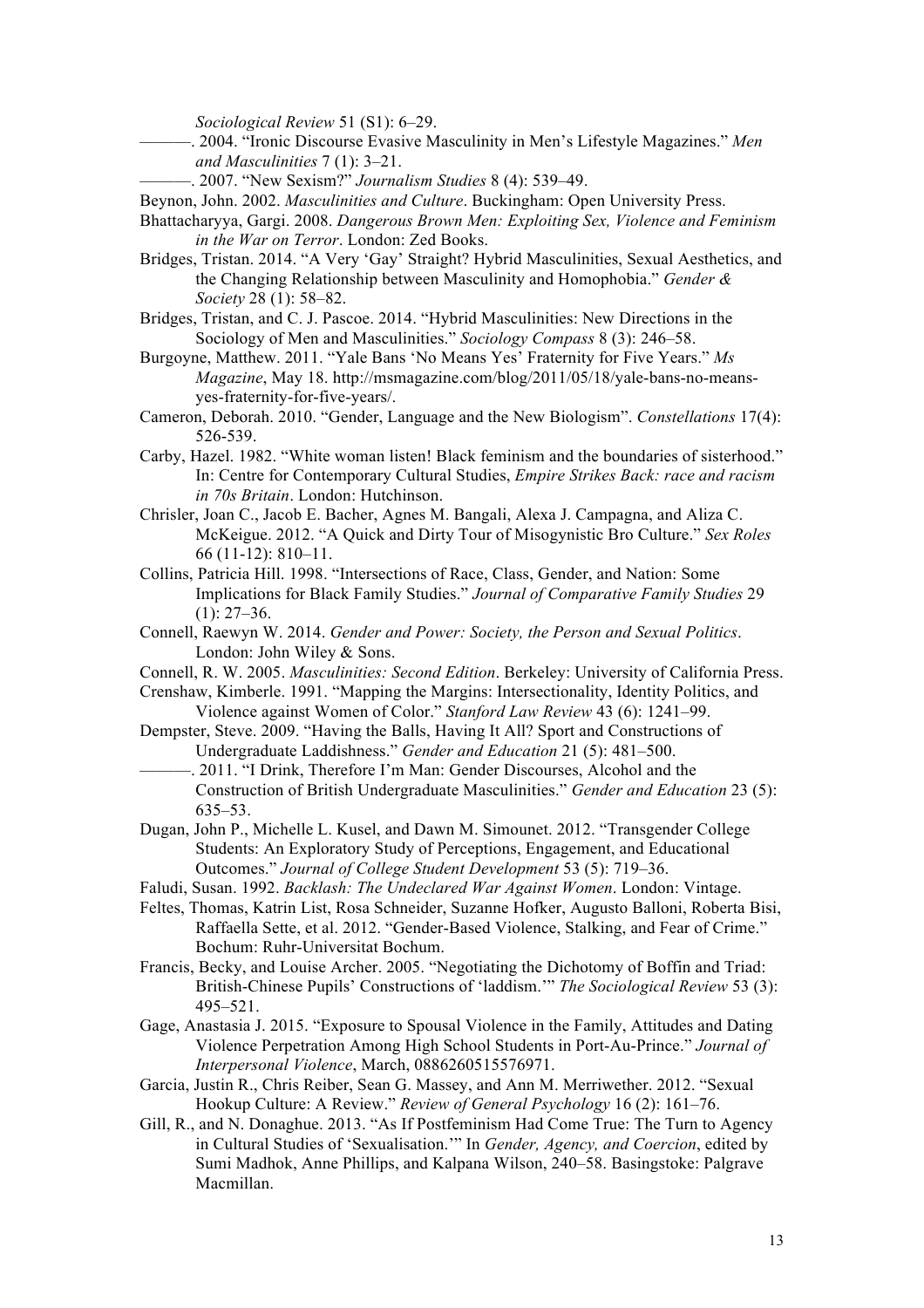- Goff, Phillip Atiba, Brooke Allison Lewis Di Leone, and Kimberly Barsamian Kahn. 2012. "Racism Leads to Pushups: How Racial Discrimination Threatens Subordinate Men's Masculinity." *Journal of Experimental Social Psychology* 48 (5): 1111–16.
- Harris, Angela P. 1990. "Race and Essentialism in Feminist Legal Theory." *Stanford Law Review* 42 (3): 581–616.
- Harris, Anita. 2004. *Future Girl: Young Women in the Twenty-First Century*. London: Routledge.
- Hayes, Patrick. 2013. "The NUS's Prissy War on 'lad Culture.'" *Spiked*, April 10. http://www.spiked-online.com/newsite/article/nus/13517.
- Haywood, Chris, and Mairtin Mac an Ghaill. 2013. *Education and Masculinities: Social, Cultural and Global Transformations*. London: Routledge.
- Hearn, Jeff. 2012. "A Multi-Faceted Power Analysis of Men's Violence to Known Women: From Hegemonic Masculinity to the Hegemony of Men." *The Sociological Review* 60 (4): 589–610.
- Heldman, Caroline, and Bailee Brown. 2014. "Why Colleges Won't (really) Address Rape Culture." *Ms Magazine*, October 8. http://msmagazine.com/blog/2014/10/08/whycolleges-wont-really-address-rape-culture/.
- Jackson, Carolyn. 2003. "Motives for 'Laddishness' at School: Fear of Failure and Fear of the 'feminine.'" *British Educational Research Journal* 29 (4): 583–98.
- Jackson, Carolyn, and Steven Dempster. 2009. "'I Sat Back on My Computer … with a Bottle of Whisky next to Me': Constructing 'cool' Masculinity through 'effortless' Achievement in Secondary and Higher Education." *Journal of Gender Studies* 18 (4): 341–56.
- Jackson, Carolyn, Steve Dempster, and Lucie Pollard. 2015. "'They Just Don't Seem to Really Care, They Just Think It's Cool to Sit There and Talk': Laddism in University Teaching-Learning Contexts." *Educational Review* 67 (3): 300–314.
- Jackson, Carolyn, and Vanita Sundaram. 2015. "Is 'lad Culture' a Problem in Higher Education? Exploring the Perspectives of Staff Working in UK Universities." London: Society for Research into Higher Education.
- Jenkins, Ramon DeMar. 2012. "Black Fraternal Organizations: Understanding the Development of Hegemonic Masculinity and Sexuality." *Journal of African American Studies* 16 (2): 226–35.
- Jennings, Wesley G., MiRang Park, Elizabeth A. Tomsich, Angela R. Gover, and Ronald L. Akers. 2011. "Assessing the Overlap in Dating Violence Perpetration and Victimization among South Korean College Students: The Influence of Social Learning and Self-Control." *American Journal of Criminal Justice* 36 (2): 188–206.
- Kelly, Liz. 1988. *Surviving Sexual Violence*. Cambridge: Polity.
- Kimmel, Michael S., Jeff Hearn, and R. W. Connell. 2004. "Introduction." In *Handbook of Studies on Men and Masculinities*, edited by Michael S. Kimmel, Jeff Hearn, and R. W. Connell, 1–12. London: SAGE Publications.
- Lather, Patti. 1990. "Postmodernism and the Human Sciences." *The Humanistic Psychologist* 18 (1): 64–84.
- Leathwood, Carole and Barbara Read. 2008. *Gender And The Changing Face Of Higher Education: A Feminized Future?* Maidenhead: McGraw-Hill Education (UK).
- Lehrer, Jocelyn A., Evelyn L. Lehrer, and Mary P. Koss. 2013. "Sexual and Dating Violence among Adolescents and Young Adults in Chile: A Review of Findings from a Survey of University Students." *Culture, Health & Sexuality* 15 (1): 1–14.
- McGuire, Keon M., Jonathan Berhanu, Charles H. F. Davis, and Shaun R. Harper. 2014. "In Search of Progressive Black Masculinities Critical Self-Reflections on Gender Identity Development among Black Undergraduate Men." *Men and Masculinities* 17 (3): 253–77.
- McLaughlin, Heather, Christopher Uggen, and Amy Blackstone. 2012. "Sexual Harassment, Workplace Authority, and the Paradox of Power." *American Sociological Review* 77  $(4)$ : 625–47.
- Mills, Martin. 2014. "Making Sense of Debates in the Education and Masculinities Field."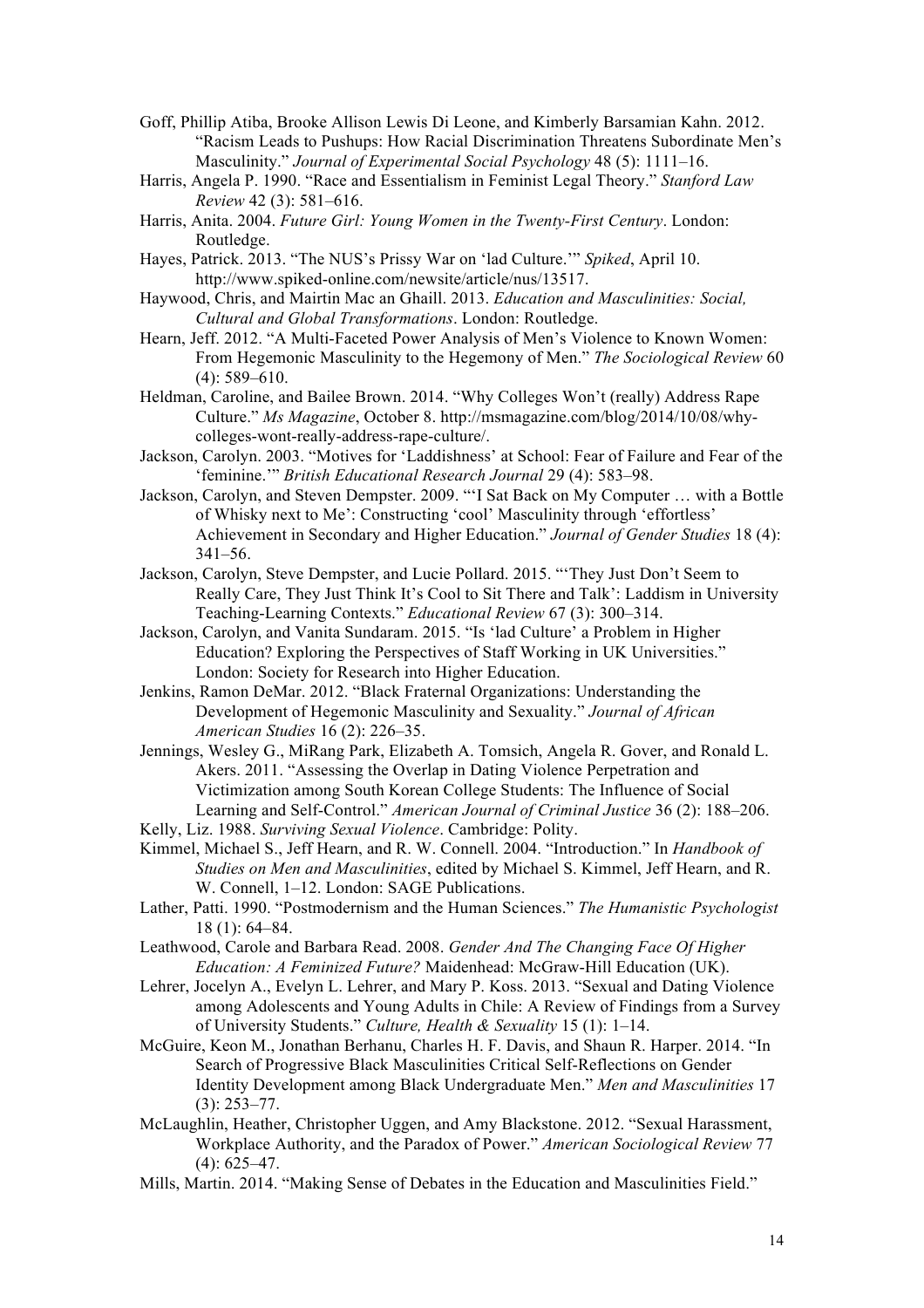*British Journal of Sociology of Education* 35 (6): 946–52.

- Monroe, Carla R. 2005. "Why are 'bad boys' always black? Causes of disproportionality in school discipline and recommendations for change". *The Clearing House: a journal of educational strategies, issues and ideas* 79(1): 45-50.
- Muir, Kenneth B., and Trina Seitz. 2004. "Machismo, Misogyny, and Homophobia in a Male Athletic Subculture: A Participant-Observation Study of Deviant Rituals in Collegiate Rugby." *Deviant Behavior* 25 (4): 303–27.
- Nahar, Papreen, Miranda van Reeuwijk, and Ria Reis. 2013. "Contextualising Sexual Harassment of Adolescent Girls in Bangladesh." *Reproductive Health Matters* 21 (41): 78–86.
- Nanda, Serena. 2014. *Gender Diversity: Crosscultural Variations, Second Edition*. Long Grove, IL: Waveland Press.
- Nash, Elizabeth, Rachel Benson Gold, Andrea Rowan, Gwendolyn Rathbun and Yana Vierboom. 2013. *Laws Affecting Reproductive Health and Rights: 2013 State Policy Review*. New York/Washington DC: Guttmacher Institute.
- National Union of Students. 2010. "Hidden Marks: A Study of Women Students' Experiences of Harassment, Stalking, Violence and Sexual Assault." NUS.
	- ———. 2013. "That's What She Said: Women Students' Experiences of 'Lad Culture' at Universities." London: NUS.
- Nelson, Suzy, and Cathy McHugh Engstrom. 2013. "Fraternity Influences on Binge Drinking and Grade Point Averages." *Journal of Student Affairs Research and Practice* 50 (4): 393–415.
- Nguyen, Toan Thanh, Yasuko Morinaga, Irene Hanson Frieze, Jessica Cheng, Manyu Li, Akiko Doi, Tatsuya Hirai, Eunsun Joo, and Cha Li. 2013. "College Students' Perceptions of Intimate Partner Violence: A Comparative Study of Japan, China, and the United States." *International Journal of Conflict and Violence* 7 (2): 261–73.
- O'Neill, Brendan. 2014a. "The Moral McCarthyism of the War on Lads." *Spiked*, October 8. http://www.spiked-online.com/freespeechnow/fsn\_article/the-moral-mccarthyism-ofthe-war-on-lads.
- ———. 2014b. "Free Speech Is so Last Century. Today's Students Want the 'right to Be Comfortable.'" *The Spectator*, November 22. http://specc.ie/1ti2Prp.
- Osborne, Rachel L. 1995. "The Continuum of Violence against Women in Canadian Universities: Toward a New Understanding of the Chilly Campus Climate." *Women's Studies International Forum* 18 (5–6): 637–46.
- Palmer, Jamie. 2015. "The Real Victim of 'rape Culture'? Free Speech." *Spiked*, April 23. http://www.spiked-online.com/newsite/article/the-real-victim-of-rape-culture-freespeech/16901.
- Pascoe, C. J. 2007. *Dude, You're a Fag: Masculinity and Sexuality in High School*. Berkeley: University of California Press.
- Phipps, Alison. 2009. "Rape and Respectability: Ideas about Sexual Violence and Social Class." *Sociology* 43 (4): 667–83.
- ———. 2014a. "What's Driving the New Sexism?" *The New Statesman*, May 19. http://www.newstatesman.com/voices/2014/05/what-s-driving-new-sexism.
- -, 2014b. "Getting Rid of Dapper Laughs and Julien Blanc Is Not Enough If Laddism Continues to Flourish." *The Conversation*. November 14. http://theconversation.com/getting-rid-of-dapper-laughs-and-julien-blanc-is-not
	- enough-if-laddism-continues-to-flourish-34156.
- ———. 2014c. *The Politics of the Body: gender in a neoliberal and neoconservative age*. Cambridge: Polity.
- ———. 2015. "Universities, Don't Conflate 'lad Culture' with 'drink Culture'." *The Guardian*. June 24. http://www.theguardian.com/higher-educationnetwork/2015/jun/24/universities-dont-conflate-lad-culture-with-drink-culture.
- Phipps, Alison, and Isabel Young. 2015a. "Neoliberalisation and 'Lad Cultures' in Higher Education." *Sociology* 49 (2): 305–22.
- -. 2015b. "'Lad Culture' in Higher Education: Agency in the Sexualization Debates."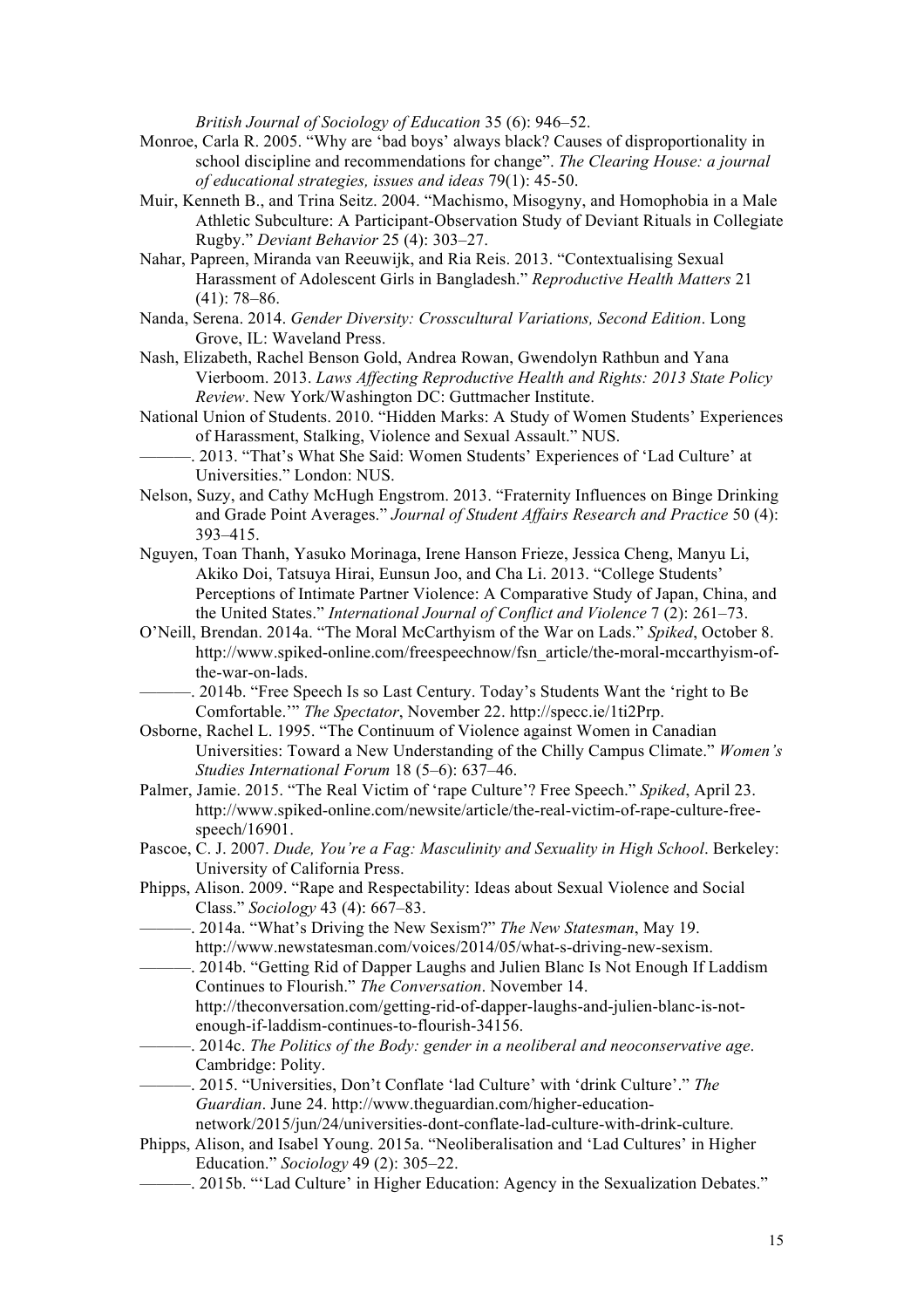*Sexualities* 18 (4): 459–79.

- Radner, Hilary. 2008. "Compulsory Sexuality and the Desiring Woman." *Sexualities* 11 (1-2): 94–100.
- Rankin, Sue, and Genny Beemyn. 2012. "Beyond a Binary: The Lives of Gender-Nonconforming Youth." *About Campus* 17 (4): 2–10.
- Rawcliffe, Adam. 2015. "We Need to Teach Schoolchildren Free Speech before University Beats It out of Them." *Politics.co.uk*, June 26. http://www.politics.co.uk/commentanalysis/2015/06/26/we-need-to-teach-schoolchildren-free-speech-before-universit.

Richards, Christina, and Meg John Barker. 2015. "Inroduction." In *The Palgrave Handbook of the Psychology of Sexuality and Gender*, edited by Christina Richards and Meg John Barker, 1–6. Basingstoke: Palgrave Macmillan.

- Richardson, Diane. 2010. "Youth Masculinities: Compelling Male Heterosexuality." *The British Journal of Sociology* 61 (4): 737–56.
- Ringrose, Jessica. 2007. "Successful Girls? Complicating Post*‐*feminist, Neoliberal Discourses of Educational Achievement and Gender Equality." *Gender and Education* 19 (4): 471–89.
- Romo, Rebecca. 2014. "Book Review: Looking for Leroy: Illegible Black Masculinities by Mark Anthony Neal." *Gender & Society* 28 (2): 321–22.
- Shulevitz, Judith. 2015. "In College and Hiding From Scary Ideas." *The New York Times*, March 21. http://www.nytimes.com/2015/03/22/opinion/sunday/judith-shulevitzhiding-from-scary-ideas.html.
- Skelton, Christine. 2002. "The 'Feminisation of Schooling' or 'Re-Masculinising' Primary education?" *International Studies in Sociology of Education* 12 (1): 77–96.
- Skiba, Russell J., Robert H. Horner, Choong-Geun Chung, M. Karega Rausch, Seth L. May, and Tary Tobin. 2011. "Race Is Not Neutral: A National Investigation of African American and Latino Disproportionality in School Discipline." *School Psychology Review* 40 (1): 85–107.
- Stahl, Garth. 2015. *Identity, Neoliberalism and Aspiration: Educating White Working-Class Boys*. London: Routledge.
- Sweeney, Brian. 2014. "To Sexually Perform or Protect: Masculine Identity Construction and Perceptions of Women's Sexuality on a University Campus in the Midwestern USA." *Gender, Place & Culture* 21 (9): 1108–24.
- Takash, Hanan, Souad Ghaith, and Hind Hammouri. 2013. "Irrational Beliefs About Family Violence: A Pilot Study Within Jordanian University Students." *Journal of Family Violence* 28 (6): 595–601.
- Thomson, Rachel, Kehily, Mary Jane, Hadfield, Lucy and Sharpe, Sue. 2011. *Making Modern Mothers*. Bristol: The Policy Press
- Valenti, Jessica. 2014. "Frat Brothers Rape 300% More. One in 5 Women Is Sexually Assaulted on Campus. Should We Ban Frats? | Jessica Valenti." *The Guardian*. September 24. http://www.theguardian.com/commentisfree/2014/sep/24/rape-sexualassault-ban-frats.
- Walcott, Rinaldo. 2009. "Reconstructing Manhood: or, the Drag of Black Masculinity." *Small Axe* 28, 75-89.
- Walker, Jay K., Nathan D. Martin, and Andrew Hussey. 2014. "Greek Organization Membership and Collegiate Outcomes at an Elite, Private University." *Research in Higher Education* 56 (3): 203–27.
- Warin, Jo. 2013. "Inclusive Masculinity: The Changing Nature of Masculinities." *Gender and Education* 25 (3): 373–74.
- Wilcox, Rebecca. 2014. "Lad Culture: What Can Be Done When It's Everywhere at University." *The Independent*. December 11. http://www.independent.co.uk/student/student-life/lad-culture-what-can-be-donewhen-its-everywhere-at-university-9916345.html.
- Williams, Katya, Fiona Jamieson, and Sumi Hollingworth. 2008. "'He Was a Bit of a Delicate Thing': White Middle*‐*class Boys, Gender, School Choice and Parental Anxiety." *Gender and Education* 20 (4): 399–408.